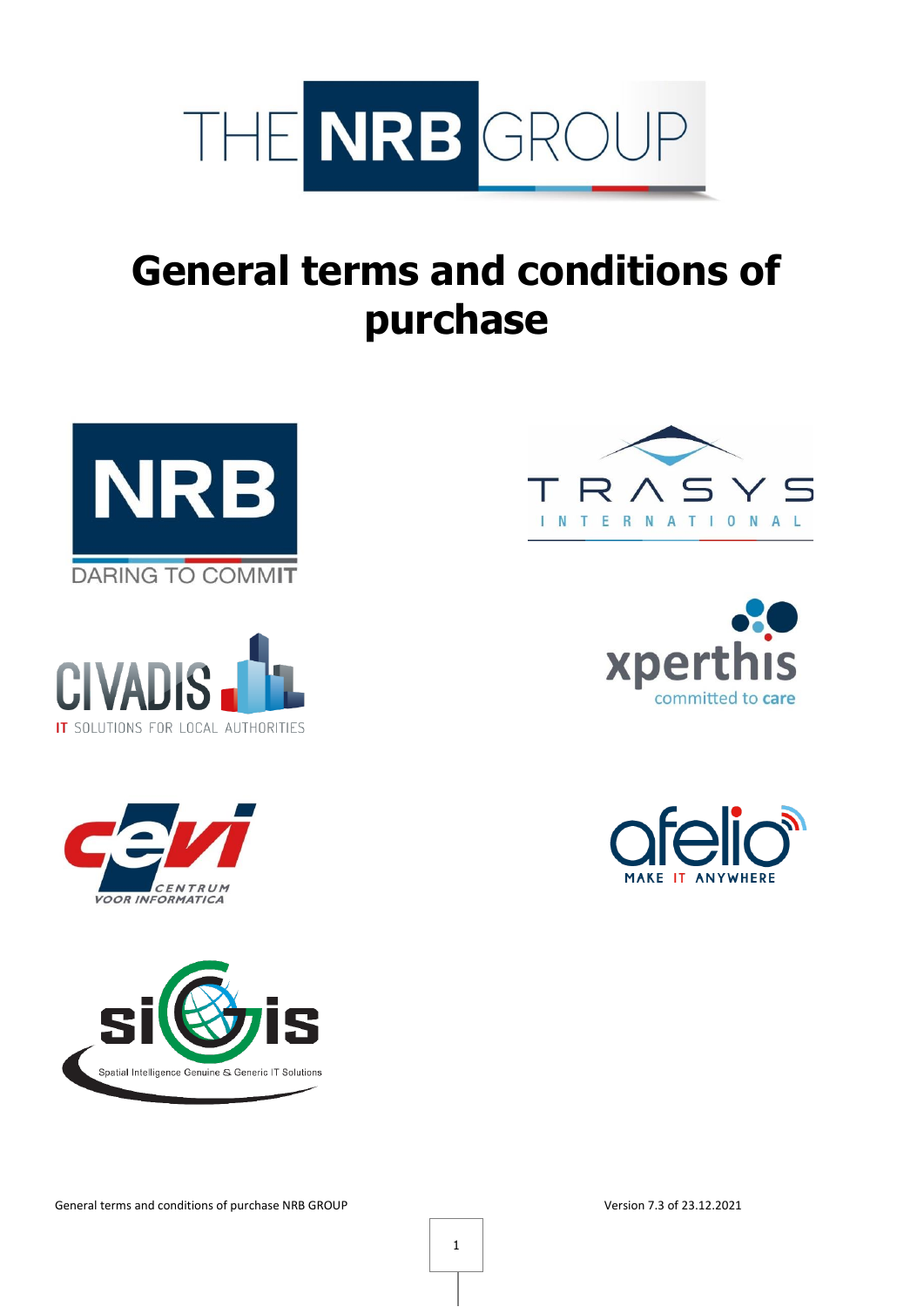#### **ARTICLE 1 - GENERAL INFORMATIONS**

#### **1.1** SCOPE OF APPLICATION

- These general terms and conditions of purchase are applicable to all purchases of goods, works and services as well as to all orders placed by NRB Group.
- By accepting the transaction, the purchase order or starting to provide services, the Contracting Party acknowledges having read NRB Group's general terms and conditions of purchase in advance and thereby waives all its general, special or other conditions, regardless of when or in what form they are transmitted.
- No derogation from these general terms and conditions of purchase is permitted except by express derogation in the constituent documents of a particular Contract. Such a waiver shall only apply to the Contract under which the waiver was agreed.
- The general provisions of these General Conditions of Purchase and those of the special provisions relating to works, the purchase of goods, consultancy and subcontracting are cumulative.

**1.2** Definitions

(a) Good(s):

Refers to the good(s), subject(s) of the Contract

(b) Service(s):

Refers the service(s), subject(s) of the Contract

(c) Works:

Refers to the Work(s), subject(s) to the Contract

(d) Consultant:

The assigned person by the Contracting Party with the performance of a mission or a task

(e) Contracting Party:

- Refers to the natural or legal person with whom NRB Group has entered into a Contract
- (f) Date of conclusion of the transaction:
- Refers to the date determined in compliance with Article 2.2
- (g) Days- Weeks Months:
- Refers to the number of calendar/ business days, weeks or months

(h) Contract:

Refers to the Contract between NRB Group and the Contracting Party pursuant 2.2.2 to which the last one undertakes to provide NRB Group with the agreed goods or services

(i) NRB Group/NRB Group entity:

Refers either to the NRB Group or one of the companies belonging to the NRB Group concerned by the purchase operation

(j) Parties or Party:

Refers to NRB Group and the Contracting Party or one of them;

(k) Service Level Agreement:

Refers to the part of the Contract that determines the level(s) of service to be achieved during its performance

(l) Site:

Refers to all or a part of the place(s) where the activities related to the Contract are carried out.

(m) Subcontractor:

Refers to a person or compny to whom NRB Group subcontracts part or a public or private project or Contract.

(n) External personnel: any person who is not part of the NRB staff, i.e. any person who is not bound by an employment contract. For example: a consultant, subcontractor's employee, or even the subcontractor of a subcontractor (cascading outsourcing).

# **ARTICLE 2 - THE CONTRACT**

#### **2.1** Contractual documents

- The contract consists at least of the following documents, in the Contracting Party's possession:
- The Contract signed by the NRB Group and the Contracting Party or, where applicable, the purchase order accepted by the Contracting Party in accordance with article 2.2, including all its annexes (engagement letter, etc);
- in the case of subcontracting, the technical specifications or the technical purchase file containing all the technical documents applicable to the Contract and the Client-Contract;
- These general terms and conditions of purchase;
- In case of difficulty of interpretation or contradiction between the contractual documents, each one shall prevail over the next in the order in which they are listed in the Contract or the order and in the absence of such listing, in the order mentioned hereunder.
- In case of difficulty of interpretation or contradiction between the Contract and its supplements and annexes, the main document shall prevail.
- If the Parties wish to derogate from the Contract, its supplements and annexes, they shall do so in an amendment signed by them.
- The documents exchanged between the NRB Group and the Contracting Party prior to the date of conclusion of the Contract shall never prevail over, or to be cumulative with, the provisions of the latter. They can only be used to clarify the provisions of the Contract that are open to several interpretations.
- The documents referred to as "being in the Contracting Party's possession» in a contractual document, are deemed to be in the Contracting Party's possession. It is the Contracting Party's responsibility to request a copy of these documents from NRB Group if they are not in its possession.
- These General terms and conditions of purchase are freely consulted on the websit[e www.NRB.be](http://www.nrb.be/) and each website of an entity of the NRB Group.

#### **2.2** Conclusion of the Contract

- **2.2.1** Without prejudice to Article 2.2.4, the Date of conclusion of the Contract is the date of its signature, or in the absence thereof, the date of the purchase order, or in the absence thereof, the date of the start of the performance of the Service.
- **2.2.2** The Contract and NRB Group's general terms and conditions of purchase are deemed to be accepted without reservation by the Contracting Party, in the first of the following situations:
- (a) Upon receipt of the purchase order, provided that the Contracting Party does not object to the contractual conditions imposed by NRB Group within 7 business days. In any event, from the moment the Contracting Party begins the services or deliveries, it is deemed to have agreed to the terms of the Contract;

(b) Upon receipt of the Contract approved and signed without reservation by the parties.

**2.2.3** Tacit renewal

Even if the Contract concerns successive performance, it cannot be tacitly renewed. It is the Contracting Party's responsibility to send, if necessary, a quote for the renewal the Contract. The renewal of the Contract shall be made by written amendment signed by both parties by the conclusion of a new Contract or, where applicable, by the issuance of a new purchase order renewing the existing Contract.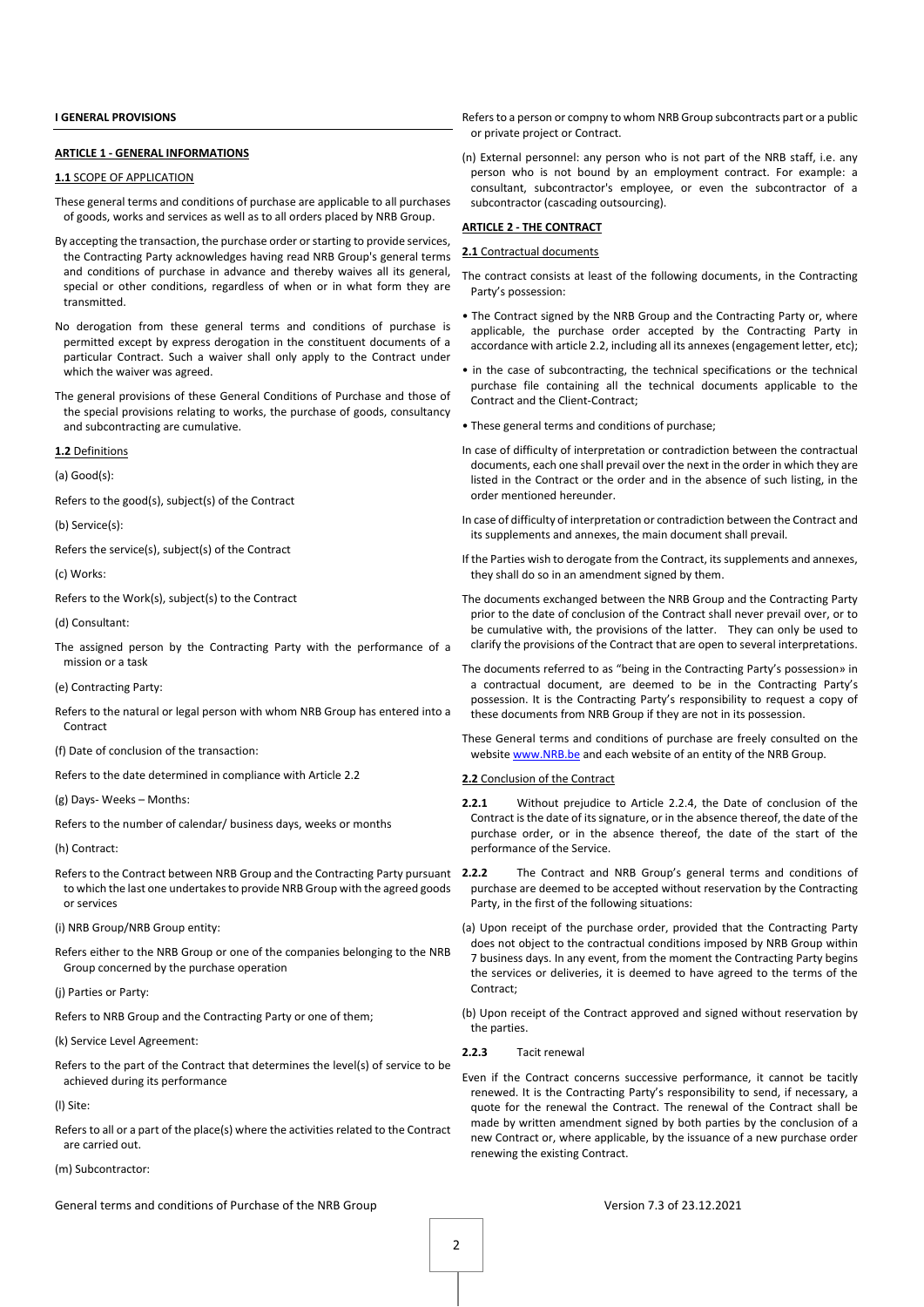#### **2.2.4** Precedent conditions

- Without prejudice to Article 21, the order or the Contract defines whether the Contract is subject to the condition precedent that all required authorisations and licenses have been previously granted, without any compensation being due to the Contracting Party.
- If any of the required authorisations and licenses are refused by the authority, subsequently cancelled or withdrawn or subject to any action likely to result in their cancellation or suspension, NRB Group reserves the right, at its discretion, to suspend or terminate the Contract, in a whole or in part, without compensation to be paid to the Contracting Party.

#### **2.3** Cession

Unless prior written authorisation from NRB Group, the Contracting Party is prohibited from transferring all or part of its rights and obligations under the Contract to a third Party.

#### **2.4** Association and subcontracting:

- 2.4.1 Once the Contract has been concluded, the Contracting Party is forbidden to enter in a partnership with a third Party to carry it out, without the prior and written authorisation of NRB Group.
- When the Contract is concluded with an association, the partners are indivisibly and jointly liable towards NRB Group for all contractual obligations imposed on the Contracting Party in the Contract unless expressly exempted in the said Contract. The partners appoint one of them to represent them with full power and to assure the coordination of the execution of the Contract.
- **2.4.2** Unless authorized in advance in writing by NRB Group, the Contracting Party is prohibited from subcontracting the Work, goods and/or services that are part of its speciality.
- The Contracting Party shall provide NRB Group with a list of proposed suppliers or subcontractors for approval before the start of the performance of the Contract of part thereof. Unless otherwise agreed in writing in advance by NRB Group, the Contracting Party may not choose a different supplier or subcontractor during the performance of the Contract than those included in the list approved by NRB Group. Such approval shall not create any legal relationship between it and the suppliers or subcontractors and shall leave the Contracting Party fully liable.
- In the event of NRB Group's prior agreement to subcontract all or part of the Contract, the Contracting Party undertakes to ensure compliance with all the provisions of the Contract applicable to its suppliers or subcontractors and to provide NRB Group with proof thereof at first request. Consequently, the Contracting Party must seek and obtain the prior agreement of its own suppliers or subcontractors with respect to the transmission of a copy of the contracts signed between them.

#### **2.5** Exclusivity

The Contracting Party cannot claim, in any form whatsoever, exclusivity over the Work, Goods and/or Services covered by the Contract. NRB Group does not guarantee any minimal quantity of turnover to the Contracting Party.

#### **2.6** Wrongful non-fulfilment by the Contracting Party

#### (i) Possibility of substitution and termination

- Except as provided in Article 2.7, if the Contracting Party fails to perform any part of its obligations, NRB Group reserve the right to, by an ordinary registered letter and without any legal formality being required and without prejudice to other measures covered by the Contract, including its right to claim the penalties provided for in Article 4 and to receive indemnification of the actual damage resulting therefrom, after a period of fifteen (15) days following notification by registered letter of formal notice, to take the following measures:
- remedy the failure of the Contracting Party, namely by substituting itself or a third Party in the performance of its obligations, at the Contracting Party's expense, risks and perils;
- proved that it has remedied its failure of performance;
- To terminate the Contract, partially or entirely;
- Request the termination in law thereof with the application of a contractual penalty or equivalent compensation to the damage actually suffered.

#### (ii) Termination in case of serious breach

NRB Group reserves the right to terminate the Contract, by ordinary registered letter, without notice and without any legal formality being required, in case of serious breach of the Contracting Party's obligations. This option is without prejudice to other remedies or rights of NRB Group. In particular, are deemed to be a serious breach, the repetition of negligence, a breach of the data confidentiality and security clause, breaches of Data Protection Legislation, subcontracting without the prior agreement of NRB Group, subcontracting to a company outside of Belgium without the prior agreement of NRB Group, the non-compliance with the audit policy, etc.

#### (iii) Incapacity / Inability of the Contracting Party

- NRB Group may, by ordinary registered letter and without any legal formality being required, terminate the Contract or suspend all or part of its own obligations when the Contracting Party's situation reveals, after the Date of conclusion of the Contract, legitimate fears that it will not fulfil its obligations, with compensation by the Contracting Party for all the damages to which NRB Group is exposed as a result.
- This is the case in particular to the situation of bankruptcy proceedings, sequestration, liquidation of the Contracting Party or an equivalent foreign proceedings, etc.

# **2.7** Effects attached to the grounds for exemption of the Contract

- **2.7.1** Are in particular considered as grounds for exemption, the case of force majeure, when it occurs after the conclusion of the contract, such as:
- war, whether declared or not, civil war, riots or revolutions, acts of piracy, attack or act of terrorism, sabotage;
- natural disasters, such as severe storms, hurricanes, earthquackes, tidal waves, floods, destruction by the lightning;
- Explosions, fires, destruction of machinery, factories and installations insofar as these events are not attributable to the Contracting Party;
- Government measures.
- **2.7.2** The affected Party shall notify the other Party in writing of the existence of the grounds for exemption as soon as it becomes aware of it and no later than eight (8) days of their occurrence. The notification must specify the nature, start date, expected end date and expected impact on the fulfilment of its obligations.

The affected Party shall make every effort to limit the impact of the grounds for exemption on the contract.

- As soon asthe grounds has ended, the affected Party shall notify the other Party of the precise date of the end of the grounds for exemption, its actual impact on the performance of its obligations and its justification. It shall attach to this written document supporting documents, where appropriate, the certificates issued by an official organism.
- **2.7.3** Without prejudice to Article 3.2, any occurrence of a ground for exemption shall have the effect of suspending the performance of the Party's obligations affected. The latter is exempt from its obligations to perform for a period which may not exceed the duration of the actual delay suffered as a result of grounds of exemption. For the duration of the suspension of the Contracting Party's obligations, the corresponding financial obligations of NRB Group are suspended.

#### **2.7.4** NRB Group may terminate the Contract:

- If the execution of it has become totally impossible;
- If the suspension following the occurrence of a ground for exemption persists for more than one (1) month;
- Suspend the performance of the Contract until the Contracting Party has If it can reasonably be estimated at the time of the occurrence of a ground for exemption that it will make the performance of the Contract totally

General terms and conditions of Purchase of the NRB Group Version 7.3 of 23.12.2021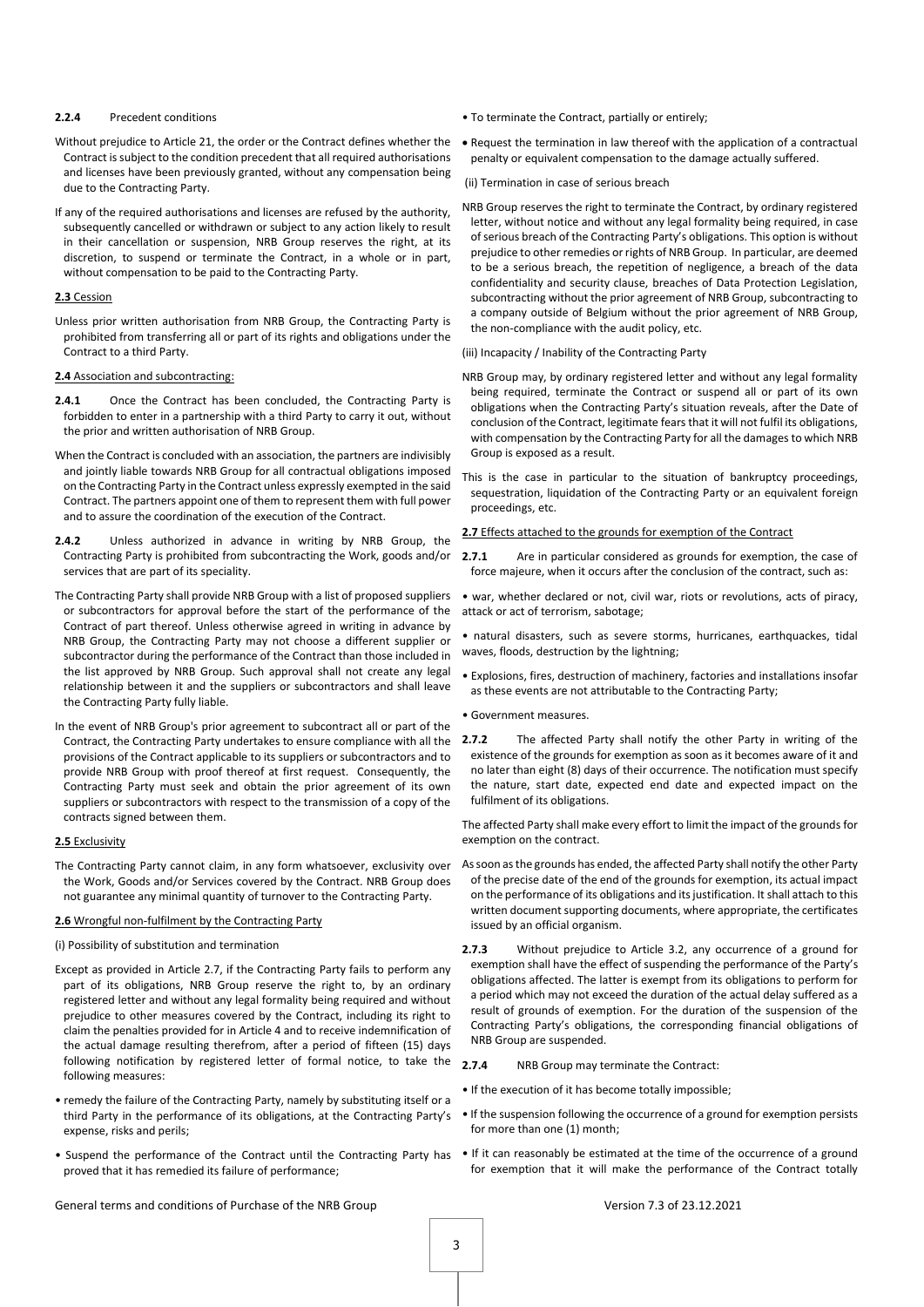period of one (1) month.

**2.7.5** Without prejudice to Article 3.2 and pursuant to Article 2.7., any occurrence of a ground for exemption, notified in writing within eight (8) days of such occurrence, shall suspend the deadlines of the Contract during a period that shall not exceed the duration of the actual delay suffered due to a ground for exemption.

#### **2.8** Hardship

In case of unforeseeable events occurring other than those foreseen in Article 2.7 and which the parties cannot avoid, and provided that they the effect of disrupting the economic bases of the Contract to the detriment of either Party, the parties shall jointly determine the adjustments to be made to the Contract, which could be a compensation to be due by one of the Parties, taking into account justified expenses.

#### **2.9** Bankruptcy, Liquidation, Judicial Reorganisation procedure

- In case of bankruptcy, all contracts between the Parties are automatically terminated at the date of the judgment.
- If the event that a Party is the subject to a judicial settlement order, falls under judicial reorganisation procedure or in liquidation, the other Party may terminate the Contract immediately, after sending a registered letter.
- In such circumstances, the Contracting Party undertakes to provide NRB Group with all the information and support necessary for the development or the maintenance of the Work, Goods, or Services.

#### **2.10** Modification of the company name, dissolution, merger, demerger

The Contract shall remain valid in case of a change of the company name or in case of merger or demerger, if the absorbing company or the company resulting out of the demerger or merger is able to fulfil the obligations of the Party concerned.

## **2.11** Disbursements and compensations

- In case of suspension or termination of the Contract foreseen in Article 2.7, NRB Group shall pay to the Contracting Party a compensation covering the remuneration due, pursuant to the Contract, for Works, Goods and/or Services provided up to the date of suspension or termination (whichever is the earlier). No other compensation is due by NRB Group to the Contracting Party.
- In case of termination pursuant to Article 2.6 no compensation, sum or reimbursement of expenses is due by NRB Group to the Contracting Party.

#### **ARTICLE 3 - CONTRACTUAL DEADLINES**

#### **3.1** Respect of deadlines

- The Contracting Party shall perform the services, covered by the Contract, within the agreed deadlines. NRB Group reserves the right to request any measures likely to guarantee the prompt performance of its obligations by the Contracting Party.
- The deadlines start running from the date of entry into force of the Contract and are mandatory. The effective date of the Contract, if it is not explicitly mentioned in the Contract or the order, is the Date of the conclusion of the **Contract.**

Unless otherwise specified, the deadline is foreseen in business days.

When the last day of a deadline is a public holiday, the deadline shall be postponed until the end of the first next business day.

#### **3.2** Delay – Change of deadlines

- Any event likely to delay the performance of the Contract must be notified in writing within eight days (8) of its occurrence, with the exception of critical or urgent situation which must be notified within twenty-four hours (24h).
- A postponement of the deadline can be accepted only:
- Insofar as it corresponds to the suspension initiated by NRB Group;
- impossible or that the resulting suspension will continue for a minimum If it is justified by a ground for exemption affecting the Contracting Party as foreseen in Article 2.7 and within the limits and conditions foreseen in Article 3.3;
	- If it is due to a failure of NRB Group to fulfil its obligations as part of a ground for exemption foreseen in Article 2.7;
	- If the postponement is settled in a prior and written agreement from NRB Group.
	- The Contracting Party may not invoke, as a reason of postponing the contractual deadlines, delays due to corrections and defects attributable to him.
	- The Contracting Party shall use all possible means to meet any postponed deadlines set by the Contract and to shorten the delays, and shall comply with NRB Group's instructions. In the contrary, NRB Group has the right, after a written formal notice not followed by performance within eight (8) days, to have the Works, Goods and/or Services concerned completed and terminated by any company of its choice, at the Contracting Party's expense, risk and peril, even if the latter considers that the Works, Goods and/or Services are not faulty.
	- These provisions do not affect the application of the penalties for delay foreseen in Article 4.

#### **3.3** Effect attached to a ground for exemption on the deadlines

Without prejudice of Article 3.2 and the application of Article 2.7, any occurrence of a ground for exemption, notified in writing within eight (8) days of such occurrence, shall suspend the terms of a Contract for a period which shall not exceed the duration of the actual delay suffered due to the ground for exemption.

#### **3.4** Formal notice

- Unless expressly provided otherwise, at the end of the contractual deadlines, the Contracting Party is deemed to have been given notice to perform and may not rely on the absence of a written notice from NRB Group for failing to comply with the contractual deadlines.
- In addition to the application of the penalties foreseen in Article 4, NRB Group has the opportunity to request:
- •The termination of the Contract, on the exclusive fault of the Contracting Party as well as a compensation for the prejudice actually suffered; or
- The cancellation of the contract and a claim for the compensation foreseen in the Contract; or
- The suspension of its own payment obligations; or
- If payment has already been made, to give notice to the Contracting to pay the contractual penalties plus compensation representing the damage actually suffered.

#### **ARTICLE 4 - PENALTIES**

- In case of termination or cancellation of the Contract foreseen in Article 2.6 and/or more generally as a result of any action or omission by the Contracting Party that caused or contributed substantially to the breach of the Contract and/or Client-Contract, without prejudice to the penalties provided for in the Contract and/or Client-Contract, NRB Group may claim compensation up to:
- in the case of a "project" service: the amount of the Contracting Party's remuneration provided for in the Contract,
- in the case of "run" mode services: the amount of the Contracting Party's services for twelve (12) months.
- If termination occurs during the "project" part and a "run" part is also provided for by Contract, NRB Group may request both compensations cumulatively.
- The different types of penalties foreseen in this article or covering the compliance with the various deadlines may be cumulated and shall not discharge the Contracting Party of its liabilities.

General terms and conditions of Purchase of the NRB Group Version 7.3 of 23.12.2021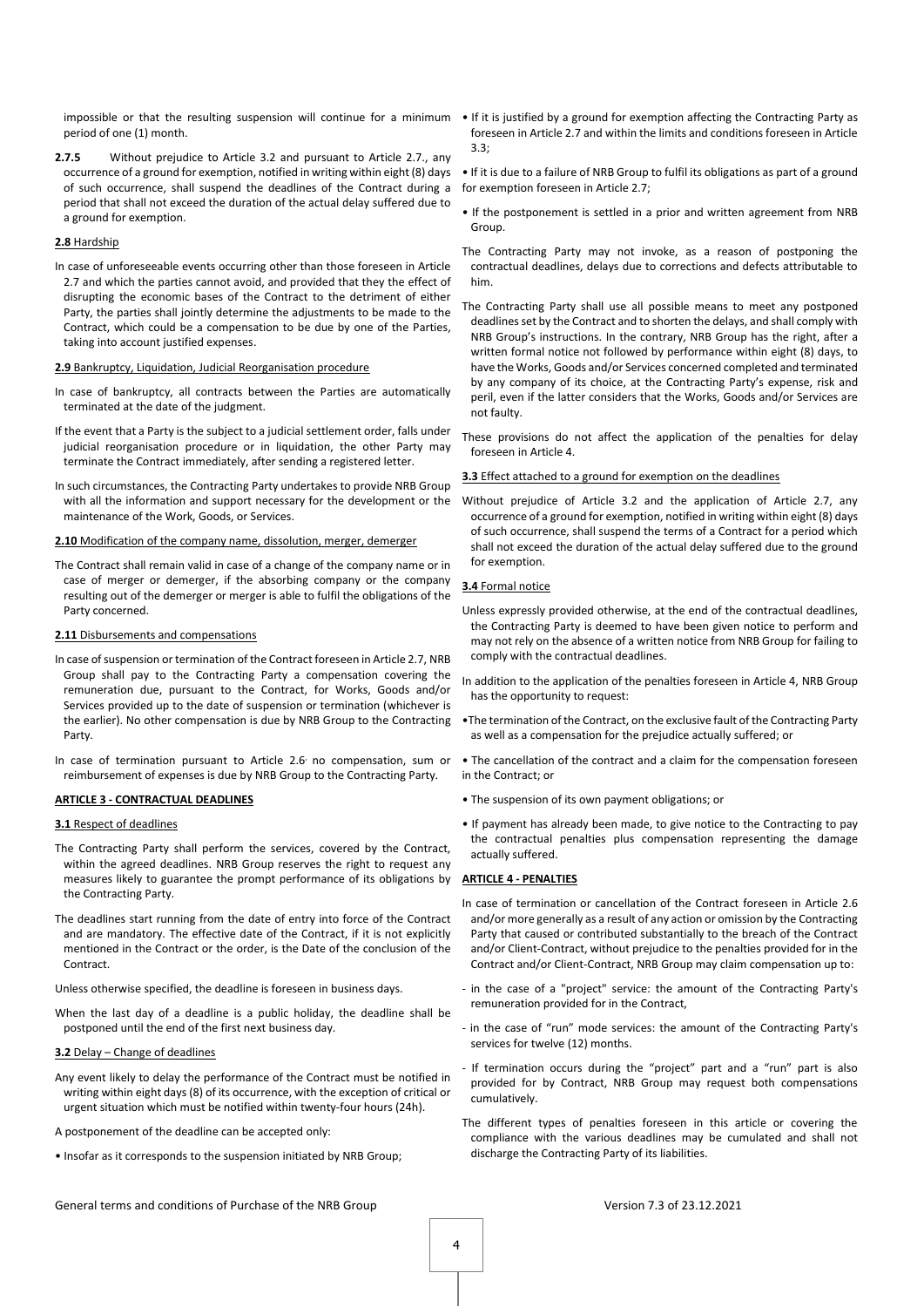in Article 2.6, the penalties shall be applied automatically without formal notice and may be achieved by compensation.

#### **ARTICLE 5 - PRICE – INVOICING - PAIEMENT**

#### **5.1** Nature of the price

The prices and rates mentioned in the Contract are exclusive of the VAT. The Contract specifies whether the Contracting Party's remuneration is subject to revision. Without such a mention, the remuneration is deemed to be nonrevisable.

#### **5.1.1** Fixed price

The fixed prices shall be deemed to include all expenses and costs resulting from the supply of Works, Goods and/or Services, including those resulting from the Contracting Party's obligations under the Contract as well as the transport costs.

Al the equipment necessary to supply the Works, Goods and/or Services is included in the global price.

- The price shall be deemed to take into account all the conditions of execution under the conditions of time and place where such execution is carried out and in particular:
- The foreseeable natural phenomena;
- The normal use of the public domain or of the operation of public services;
- The simultaneous execution of other works or services;
- The presence of other companies;
- The operation of facilities or works.
- **5.1.2** Actual expenses
- Actual expenses are calculated at cost, upon presentation of supporting documents, increased with a percentage for overhead and profit if such a percentage is foreseen in the Contract.
- If the Contracting Party incurs expenses that are not covered by the Contract, NRB Group reimburses the Contracting Party for its actual expenses if and to extend that it has given its prior written authorisation for such expenses.

#### **5.1.3** Additional or complementary performances

Any performance provided by the Contracting Party that would lead to the exceeding of any ceiling set in the Contract requires the prior written authorisation of NRB Group. Failing this, the remuneration of these performances is included in the fixed price and no remuneration or compensation is due by NRB Group. No additional or complementary performance may be invoiced under the Contract other than the price previously determined, except those performed following a prior written request from NRB Group, at the price and conditions agreed in the Contract.

#### **5.2** Invoice terms

#### **5.2.1** General requirements

In the absence of one of the prescribed legal or contractual information (including the purchase order number) renders the invoice null and void. In this case, NRB Group reserves the right to return the invoice within sixty (60) days to the Contracting Party. This return is equivalent to a protest of the invoice without further reaction from NRB Group being required for this purpose. Should the Contracting Party's invoice not comply with NRB Group instructions of which the Contracting Party was aware, the invoice shall be deemed erroneous and the Contracting Party be required to issue a credit note to NRB Group.

# **5.2.2** Discount and price reduction

In case of discount and/or reduction of the rates agreed upon with NRB Group in a general manner and/or in pursuance of the Contract, the same discount is applicable to the abovementioned additional and/or complementary performances.

#### **5.3** Payment terms

General terms and conditions of Purchase of the NRB Group Version 7.3 of 23.12.2021

- Without prejudice to the other rights of NRB Group, including those foreseen The amounts due shall be payable thirty (30) days after the end of the Month following the date of receipt of the invoice or of written request for payment from the Contracting Party, mentioning the amounts due and accompanied with the required documents.
	- In case of the supply of Works, Goods and/or Services performed under a Contract for a public sector Client, the amounts due are payable at sixty (60) days after the end of the Month following the date of receipt of the invoice.
	- Unless otherwise agreed, each payment shall only be made if all contractual obligations are fulfilled by the Contracting Party on the date of the introduction of an invoice. No payment may be required if the payment related to a previous term has not been made as a result of a breach or default by the Contracting Party.
	- Payments are made exclusively by bank transfer and without direct debit to the bank account indicated on the invoice.
	- In case of a dispute, NRB Group shall pay the disputed amounts within thirty (30) days or sixty (60) days after the end of the Month following the date on which the amicable settlement was concluded or the date of the Court decision that puts a final end to the dispute.
	- The Contracting Party waives its right to rely on the exception of the nonexecution in order to suspend the performance of its obligations during the dispute. Partial or full payment by NRB Group does not constitute acceptance and/or approval of the Works, Goods and/or Services.

#### **5.4** Compensation and connexity

If there are outstanding payments and debts between the Parties, whatever their origin, NRB Group reserves the exclusive right to compensate its outstanding payments with its own debts towards the Contracting Party or to exercise the right of retention or the exception of non-performance, as if all outstanding payments and debts were based on a single contractual obligation.

#### **5.5** Accountancy

The Contracting Party is required to keep a complete and accurate account of all amounts charged to NRB Group that have already been invoiced and that remain to be invoiced. The Contracting Party shall provide all the supporting documents to support the invoices sent to NRB Group, upon request and within a maximum period of eight (8) days.

## **5.6** Offshore companies

- The contracting Party undertakes to inform NRB Group, no later than at the time of the submission of his proposal, that it wants to invoice its services through a company whose registered office is situated in a country with nonexistent or low taxation within the meaning of the Law of 23th December 2009, or wants to subcontracts the engagement by this type of company.
- The contracting Party undertakes to reimburse the loss linked to the nondeductibility of the sums paid to it as well as all fines, interest for delay and other penalties, without prejudice to NRB Group to claim compensation of the actual damage suffered by tax evasion process.

# **ARTICLE 6 - INTELLECTUAL PROPERTY**

**6.1** If the development delivered by the Contracting Party include part of the work that existed prior to the execution of the assignment, the Contracting Party and/or the Consultant hereby grant NRB Group a nonexclusive license to use these pre-existing creations for all purposes, including commercial purposes, relating to all intellectual property rights related to these creations.

This license covers in particular:

- A permanent or temporary reproduction right, in any form and on any medium, online or offline, including the distribution right of the material copies of the work; including in particular, any paper medium (in particular promotional or practical documents such as instructions for use), CD-Rom, DVD, database,etc;
- The right of adaptation in all forms and all media, and in particular the right to translate into all languages, and for any purpose whatsoever (in particular with a view to integration into another work);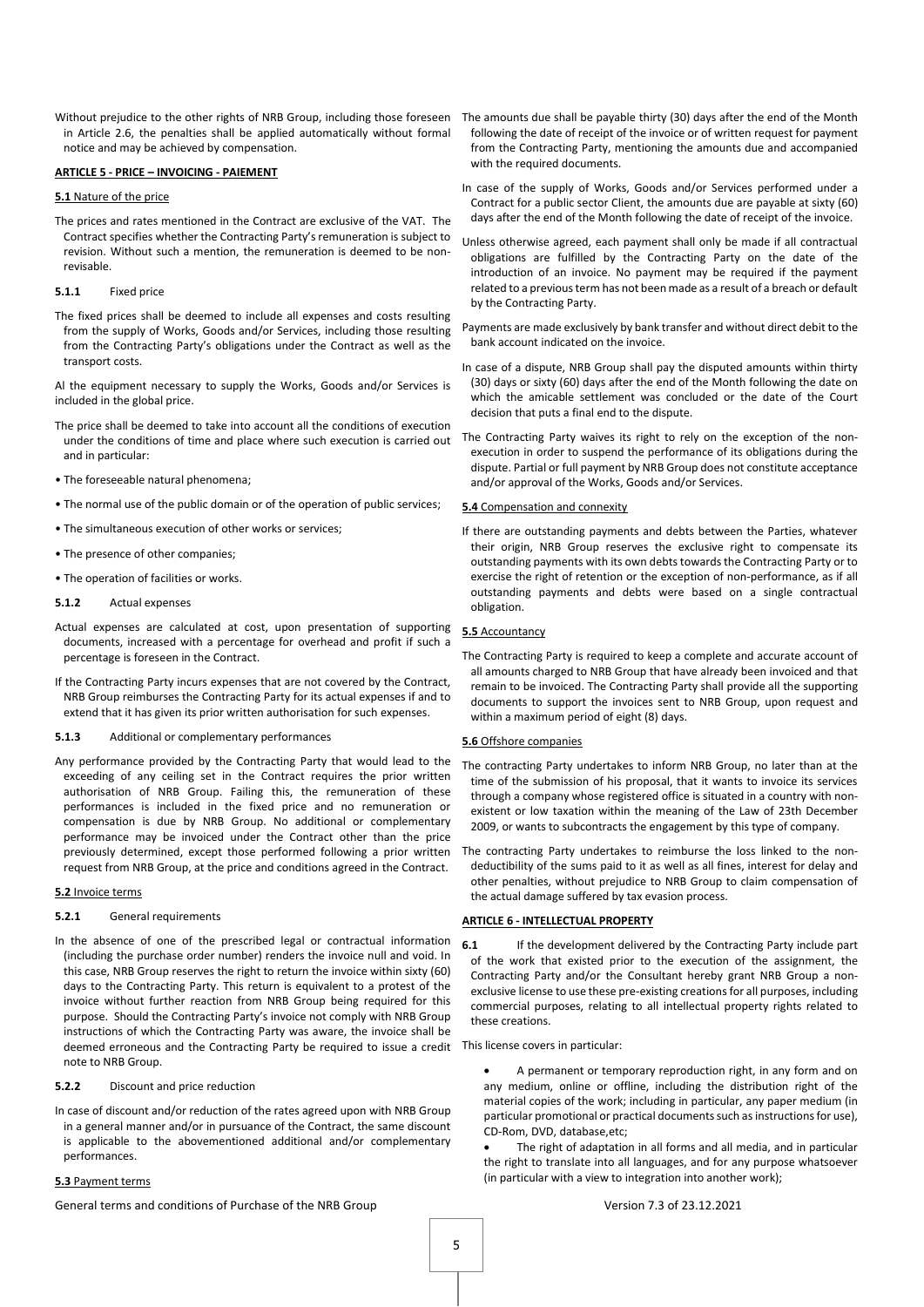- The right of communication to the public by any means of communication and technology, including internet or any form of online communication, including making it available to the public in such a way that everyone can access it from a place and in a time individually chosen by them;
- Derived exploitation right in the form of merchandising (in particular for the production of advertising items).
- NRB Group has the right to exploit this license itself or to grant it in a whole or in part to any third Party of its choice.
- The license covers the territory of the whole world and the entire duration of the rights concerned (including any extensions).
- The price for the performances as foreseen in the Contract covers all the granted rights.
- **6.2** All informations, in any form whatsoever, developed for NRB Group pursuant to the Contract or constituting the direct or indirect result of the Contract, becomes the full and entire property of NRB Group as and when they are developed.
- In the event that the Contracting Party uses the services of third parties (employed or self-employed) in the performance of the tasks entrusted to it, the Contracting Party undertakes to provide in the employment contract or the collaboration contract (if necessary in the form of an amendment) a rights assignment clause of the same scope as this clause and undertakes to waive the authors's moral rights, within the limits set out in this provision.
- **6.3** No reproduction, use or reference to them, nor any reference to NRB Group, trademarks, logos, photos, codes, designs or specifications may be made by the Contracting Party in any advertisements, promotional actions, advertising, publications or technical, commercial or other type of presentations, without the prior written authorisation of NRB Group.
- **6.4** The Contracting Party shall bear alone at its own costs all harmful consequences resulting from any infringement related to the Work, Goods and/or Services covered in whole or in part by patents, licenses, trademarks, industrial designs and models. The Contracting Party shall ensure that it enters into an arrangement with their holder at its own cost, pays royalties, obtain the necessary assignments, licenses and authorisations or in the absence of the Contract, modifies the Works, Goods and/or Services to avoid any infringement.
- In case of actions or proceedings for infringement directed against NRB Group, the Contracting Party undertakes:
- to take up the defence of NRB Group's rights and interests and to hold it harmless from any pecuniary and other consequences that may result from such actions or proceedings on the part of NRB Group ;
- to bear all damages due to the holders of the patents, licenses, trademarks, industrial designs or models, in principal, costs and interests;
- to reimburse NRB Group, at its first request, for all costs of any kind whatsoever, including lawyers' fees, experts and technical advice, incurred by it as a result of or in connection with such actions and proceedings;
- to have the disputed item amended, if necessary, without delay, by replacing it, if necessary, free of charge, with equivalent item free from for infringement. All costs, risks and perils, including penalties for delay resulting therefrom, shall be borne exclusively by the contracting Party;
- that any transaction between the Contracting Party and third parties is subject to the prior written authorisation of NRB Group. The prior approval given by NRB Group to the modifications to be made to the Works, Goods and/or Services does not in any way modify the Contracting Party's obligations, in particular in the event of new infringement proceedings, following the modifications made.

#### **ARTICLE 7 - CHANGES IN TECHNICAL CONDITIONS AND IMPROVEMENT**

**7.1** During the supply of the Works, Goods and/or Services, the Contracting Party shall inform NRB Group as soon as possible of any technical improvements that may be made to the Works, Goods and/or Services.

The Contracting Party shall justify its opinion concerning the interest of these improvements and shall study, at no cost to NRB Group, the possibilities for their adoption, taking into account the progress of the Works, Goods and/or Services. It submits to any entity of NRB Group the impact of this adoption on the initial terms of the Contract.

- NRB Group reserves the right to request that these improvements be applied. These amendments are the subject of a written Contract between NRB Group and the Contracting Party.
- **7.2** In any event, NRB Group retains the right to impose changes to the technical conditions of the Contract. These amendments are the subject of a written Contract between NRB Group and the Contracting Party. In the event of disagreement, the procedure provided for in Article 12 shall apply.

# **ARTICLE 8 - DELIVERY**

# **8.1** General requirements

Unless otherwise provided in the Contract, the deliveries, packaging, marking, transportation shall be carried out in accordance with the Incoterm (latest edition), including the related insurance.

# **8.2** Packaging

All packaging costs shall be borne by the Contracting Party.

- The dimensions and weight of the packages are compatible with the means and routes of transport chosen. The Contracting Party is required to carry out the necessary checks on this subject himself and to take all necessary measures.
- NRB Group may require the Contracting Party to submit to it in due time the provisions laid down for the packaging of its supply and its recovery. Such communication shall in no way reduce the Contracting Party's liability.

#### **8.3** Marking

All products are marked before delivery, at the Contracting Party's costs, according to the applicable legal or regulatory standards and NRB Group instructions.

#### **8.4** Storage

- If necessary, the contracting Party shall provide for the storage of the products on its premises, at its own costs.
- In case that a shipment or delivery is delayed, at the written request of NRB Group, the Contracting Party is required to store its supply under its sole responsibility and to cover the storage risks with insurance.

# **8.5** Shipment

The Contract specifies the cases in which the Contracting Party requests in writing, from NRB Group, the authorization to proceed with the shipment, at least fifteen (15) days before the date scheduled for shipment of the supply.

# **8.6** Transportation

- Unless otherwise provided, all transport costs relating to the Works, Goods and/or Services shall be borne by the Contracting Party.
- In case of dispute in this respect, all transport costs are deemed to be included in the fixed price accepted by NRB Group.
- In case of a delay attributable to the Contracting Party, NRB Group may impose a specific means of transport on the Contracting Party, by informing it in writing, which shall be implemented at the Contracting Party's expense, within eight (8) days.

In case of damage, the Contracting Party shall bear all the consequences thereof.

#### **8.7** Delivery

The Contracting Party shall transport the supply to the delivery address provided by NRB Group, as well as unload it at that location. The Contracting Party shall provide the necessary personnel and equipment for this purpose. The use of handling equipment belonging to NRB Group is possible with prior written authorisation from the latter.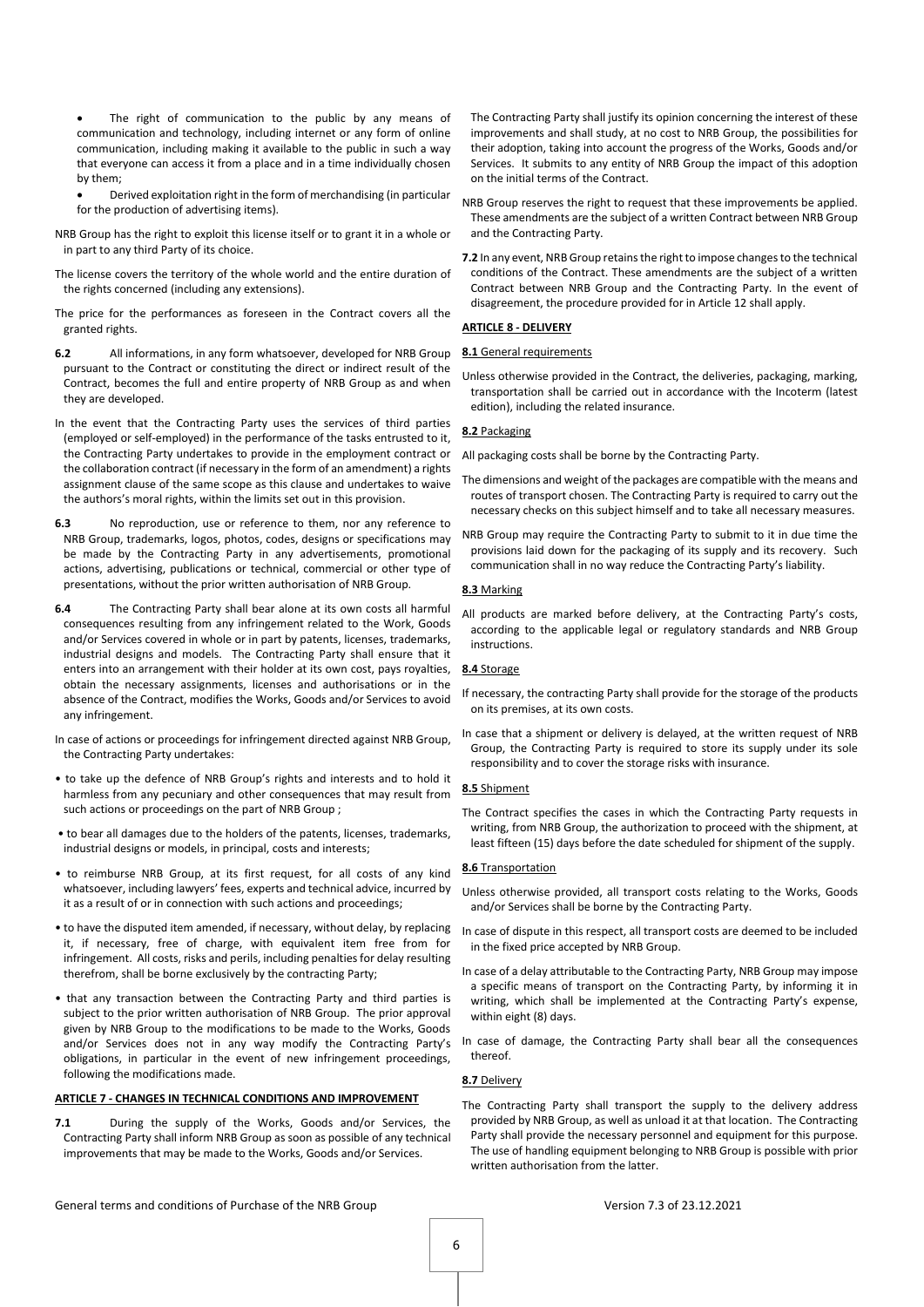- The delivery is only made during the days, hours and address communicated and, failing that, during business days and hours. The Contracting Party shall provide NRB Group with a delivery note, at the time of delivery. The signature of this note or any other document by NRB Group upon delivery is valid only as proof of delivery and not as acceptance. Invoices relating to the delivery of Goods shall be accompanied by a signed copy of the delivery note.
- In the case of particularly heavy or bulky equipment, the Contracting Party shall first contact the recipient at least in advance 48 hours before.

Partial deliveries are forbidden, without prior authorisation of NRB Group.

- Unless otherwise provided, if the delivery is made by truck of significant volume in a place of difficult access, the Contracting Party shall bear, at its own costs, book parking spaces.
- If, when unpacking the supply, NRB Group notices damage to the supply, it has a period of thirty (30) days from the date of delivery to inform the Contracting Party, regardless of the indication on the delivery note. The Contracting Party shall take over the defective supply and return an equivalent supply or repair the damaged supply, all at its own expenses, without prejudice to other measures foreseen by the Contract, including the right to claim payment of penalties foreseen in Article 4 and compensation for all the damage resulting therefrom.
- This article also applies to any supply delivery ordered by NRB Group and received by any other person.

#### **8.8** Waste disposal

The Contracting Party shall remove from the Site all excess waste, packaging and materials that appear during the performance of the Contract. Failing this, NRB Group will disposes of excess wastes, packaging and materials at the Contracting Party's expenses.

# **ARTICLE 9 - TRANSFER OF OWNERSHIP AND RISK**

#### **9.1** Ownership transfer

- The transfer of ownership is completed:
- as regards the Works and/or Services, as soon as they are provided or, in any case, upon partial payment of the price;
- as regards the Goods, from the date of the Conclusion of the Contract or, in any case, upon partial payment of the price. The Contracting Party undertakes to place them individually, individualize them, indicating that they have become the property of NRB Group.

#### **9.2** Risk transfer

The transfer of risks, including those that arising in particular from environmental and safety obligations, takes place as soon as the delivery note is signed on the Site chosen by NRB Group.

#### **ARTICLE 10 - COMMISSIONING – ACCEPTANCE**

#### **10.1** Commissioning

- As soon as possible, the Contracting Party shall proceed with the final adjustment or, as the case may be, the tests prior to the commissioning of the Work, Goods and/or Services in accordance with the Contract.
- The final adjustment or the tests shall be performed under the responsibility of the Contracting Party. However, NRB Group reserves the right to conduct additional tests.

#### **10.2** Provisional acceptance

#### **10.2.1** Conditions

- (i) Works, Goods and/or Services constructed, assembled and put into service on the Site by the Contracting Party.
- The Contracting Party shall retain the right, until the provisional acceptance, with the prior written authorisation of NRB Group, to make the necessary modifications, fine-tuning and adjustments at its own expense within the limits permitted by the operation constraints.
- After satisfactory operation for a period of one (1) month following commissioning, provisional acceptance operations shall be carried out by NRB Group and in the presence of the Contracting Party, provided that the Contracting Party has obtained the necessary certificates from approved by the certified organizations.
- NRB Group shall be convened by registered mail at least then (10) calendar days before the scheduled date.
- Acceptance operations include the verification of the equipment and tests to ensure that the Goods/Services meet the conditions of the Contract, in terms of quality and reliability.
- Provisional acceptance tests may be carried out, at the request of NRB Group, by a certified body. The results of the tests carried out by the body shall be recorded in the presence of both parties.
- (ii) Works, Goods and/or Services constructed and/or assembled on the Site, but not put into service by the Contracting Party.
- Where requested in writing by NRB Group, provisional acceptance of the Goods constructed or assembled on the Site, but not put into service by the Contracting Party, is granted when:
- the construction and/or assembly of the Goods is completed to the satisfaction of NRB Group and is ready for use; and
- the Contracting Party has fulfilled all other obligations set forth in the Contract and its annexes.
- (iii) Works, Goods and/or Services not assembled or put into service by the Contracting Party.
- Provisional acceptance of the Goods not assembled or put into service by the Contracting Party shall be granted, at the written request of the NRB Group, when, after inspection and factory tests, it is established that the Goods are delivered in good condition, pursuant to the conditions and at the place foreseen in the Contract.
- (iv) Works, Goods and/or Services, assembled but not provided by the Contracting Party.
- At the earliest two (2) months after the Goods assembled by the Contracting Party have been put into service or, where applicable, after the correction by the Contracting Party of an assembly defect that appeared after the commissioning, the latter may request, in writing, that NRB Group proceed with the provisional acceptance.

#### (v) Other Works, Goods and/or Services

The provisional acceptance of the Goods and/or Services not listed above is granted thirty (30) days after delivery unless NRB Group note that they are not delivered in good condition, under the conditions and at the place specified in the Contract and this, at the latest thirty (30) days after this delivery.

**10.2.2** Required documents for the provisional acceptance

- Provisional acceptance cannot be requested until all copies of the documents required by Contract for provisional acceptance have been provided to NRB Group by the Contracting Party. At the latest at the time of the provisional acceptance, the Contracting Party shall provide NRB Group with a complete file containing all documents established during the supply of Works, Goods and/or Services, including but not limited to, detailed plans, technical documentations, manuals, guides, maintenance work, maps, schedules, certificates, etc. There plans must be in accordance with the actual supply of Works, Goods and/or Services on the Site and take into account all modifications, event minor ones, made during the manufacture, execution, assembly, testing and fine-tuning process.
- **10.2.3** The provisional acceptance report
- (a) The provisional acceptance report shall be drawn up and accepted by NRB Group, in the presence of the Contracting Party. It is enforceable against the Contracting Party who, having summoned, is nevertheless absent.
- (b) The provisional acceptance shall take effect on the date of signature of the contradictory minutes of the provisional acceptance.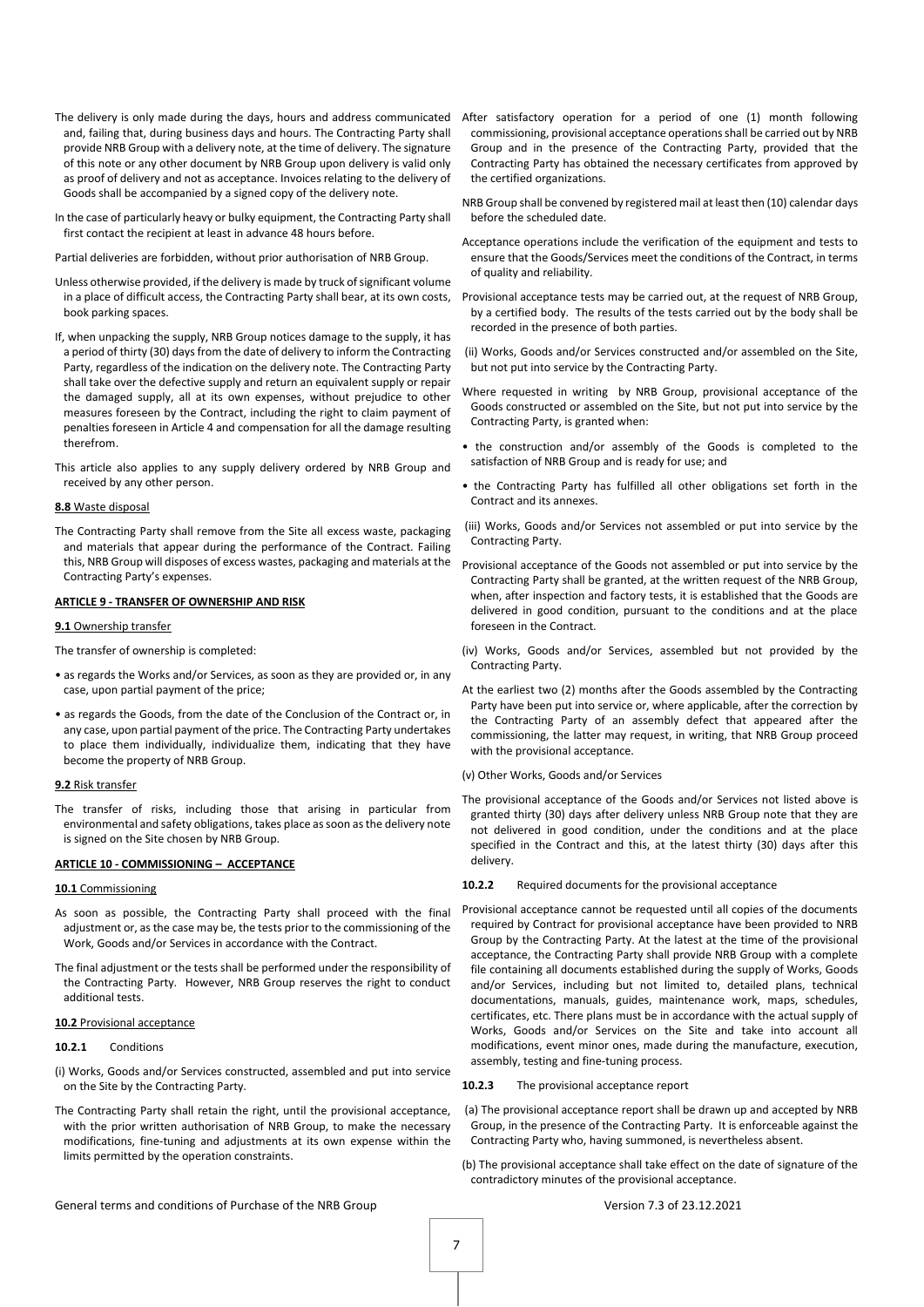(c) The reservations made during the provisional acceptance shall be annexed • The Law on workplace well-being (Law of the 4 August 1996) to the minutes. Final acceptance shall be granted at the earliest on the day on • The General Regulation on Work Protection (Prevention policy); which the last reservation recorded in the minutes of the provisional • The Royal Decrees on the work equipment (AR of 12 august 1993) ; acceptance has been lifted.

In any event, partial acceptance cannot be established.

- **10.2.4** Postponement of the provisional acceptance
- If the reservations are considered unacceptable by NRB Group and/or if the results of the inspections or tests are not satisfactory, provisional acceptance is not established. NRB Group and the Contracting Party agree on the modifications to be made by the Contracting Party to the Works, Goods and/or Services in order to meet the requirements and specifications of the Contract.
- Provisional acceptance shall be granted only after the previous reservations have been withdrawn and the results of the eventual any new tests and inspections have been recorded in accordance with the requirements and specifications of the Contract. The costs relating to these tests and inspections shall be borne by the Contracting Party.

#### **10.3** Final acceptance

The Parties may request, in writing, that the final acceptance be granted:

- at the earliest on the Day on which the last reservation recorded in the minutes of the provisional acceptance was lifted and,
- provided that the outstanding claims are definitively settled.
- Within fifteen (15) days of receipt of the request for a final acceptance, a conditions since the provisional acceptance shall be carried out.
- In cases where required by the Contract, final acceptance takes effect on the date of signature without reservation by NRB Group and the Contracting Party of the final acceptance report. The signature of the final acceptance report does not release the Contracting Party from its legal obligations.

In any event, partial acceptance cannot be established.

In cases where the acceptance of the Works, Goods and/or Services, is mandatory, the final acceptance report is an essential element for invoicing. Failing this, the invoice cannot be accepted and no payment will be approved by NRB Group without any compensation, interest or late payment penalty being due to the Contracting Party.

## **ARTICLE 11 - OBLIGATIONS AND GUARANTEE/WARRANTY PROVIDED BY THE CONTRACTING PARTY**

#### **11.1** General obligations of the Contracting Party

The Contracting Party guarantees that the execution of its obligations meets all the requirements of the Contract, the best practices and standards in force.

- The Works, Goods and/or Services must be complete in all respects. They include, in particular, all documents, technical data sheets, works, raw materials, materials, equipment, mechanisms and accessories useful for the complete completion of the Contract or for the performance and services guaranteed in the Contract, even if they are not explicitly mentioned in the Contract. Are included in the Contract, all services useful for the repair and replacement of Goods and Works during the warranty period and for the restoration of the Site after performance of the Contract.
- The Contracting Party's equipment necessary for the delivery of the Goods or available at all time during the performance of the Contract.
- In no event shall NRB Group's interventions and/or approvals reduce the Contracting Party's liability before the expiry of the warranty period.
- The Contract mentions whether it is a guarantee of means or results, if not specified, it is a guarantee of result.

#### **11.2** Legal obligations of the Contracting Party and compliance with ethics

**11.2.1** The Contracting Party warrants that the Works, Goods and/or Services comply with:

- 
- 
- 
- The Royal Decrees applicable to the type of equipment ordered (ex : AR on the individual protections);
- The export compliance laws.

In addition, the Goods must be delivered with a certificate of conformity and precautions for use in the user's language (CE with the license reference).

**11.2.2** On the other hand, it undertakes to take internal measures to ensure compliance with the following main ethical principles:

- Respect for Human Rights and compliance with the principles of the Universal Declaration of Human Rights, the OIT Declaration and the OCDE and United Nations guidelines;
- **Anti-corruption measures** and compliance with the FCPA and the UKBA;
- Compliance with **measures against money laundering**, **terrorist financing** and **tax evasion**;
- Respect for **competition**.

It will also ensure that its own suppliers and subcontractors guarantee compliance with the above ethical principles.

In any event, any infringement or suspicion of a risky situation must be communicated immediately to NRB Group.

#### **11.3** Obligations of the Contracting Party during the Warranty Period

#### **11.3.1** Warranty period

general inspection of the Works, Goods and/or Services and their operating The warranty period covers the period of validity of the general and specific warranties set forth in the Contract.

> Unless otherwise provided, the warranty period shall have a minimum duration of minimum twelve (12) months from the date of transfer of risks.

- **11.3.2** Obligation of the Contracting Party
- During the warranty period, the Contracting Party and NRB Group are required to inform themselves of any defects that may be identified. The Contracting Party shall be required to remedy it at its own expense and all its consequences and to replace any part of the Works and/or Goods found to be defective, all without prejudice to any other sanctions applicable under the Contract.
- If the supply of new equipment is purchased from a third Party by NRB Group and such equipment is made available to the Contracting Party pursuant to the Contract, the Contracting Party undertakes to use it professionally; in any events, it must assume its liability.
- All Works, supplies or performances failing to the Contracting Party during the warranty period must be carried out as quickly as possible and within a maximum period of fifteen (15) days, the Contracting Party being required, moreover and without prejudice to any other rights of NRB Group, to bear all expenses incurred, as well as all measures to best meet the requirements of the operation, by reducing the duration of the periods of total or partial unavailability of the Works, Goods and/or Services.
- If the defect is due to a design error, the Contracting Party shall replace or modify all identical parts included in its supply, even if they have not given rise to any incidents.

#### **11.4** Extension of the warranty period

- the proper performance of the Works and/or Services on the Site must be If, during the warranty period, all or a part of the Works, Goods and/or Services are unavailable, the warranty period as a whole is increased by the cumulative duration of all such unavailability periods.
	- If, during the warranty period, it is necessary to replace an item of the Works, Goods and/or Services, the warranty period shall only run for the item in question from the transfer of risk for replacement parts. The Contracting Party alone shall bear all the costs, including transport and labour costs provided by NRB Group.

General terms and conditions of Purchase of the NRB Group Version 7.3 of 23.12.2021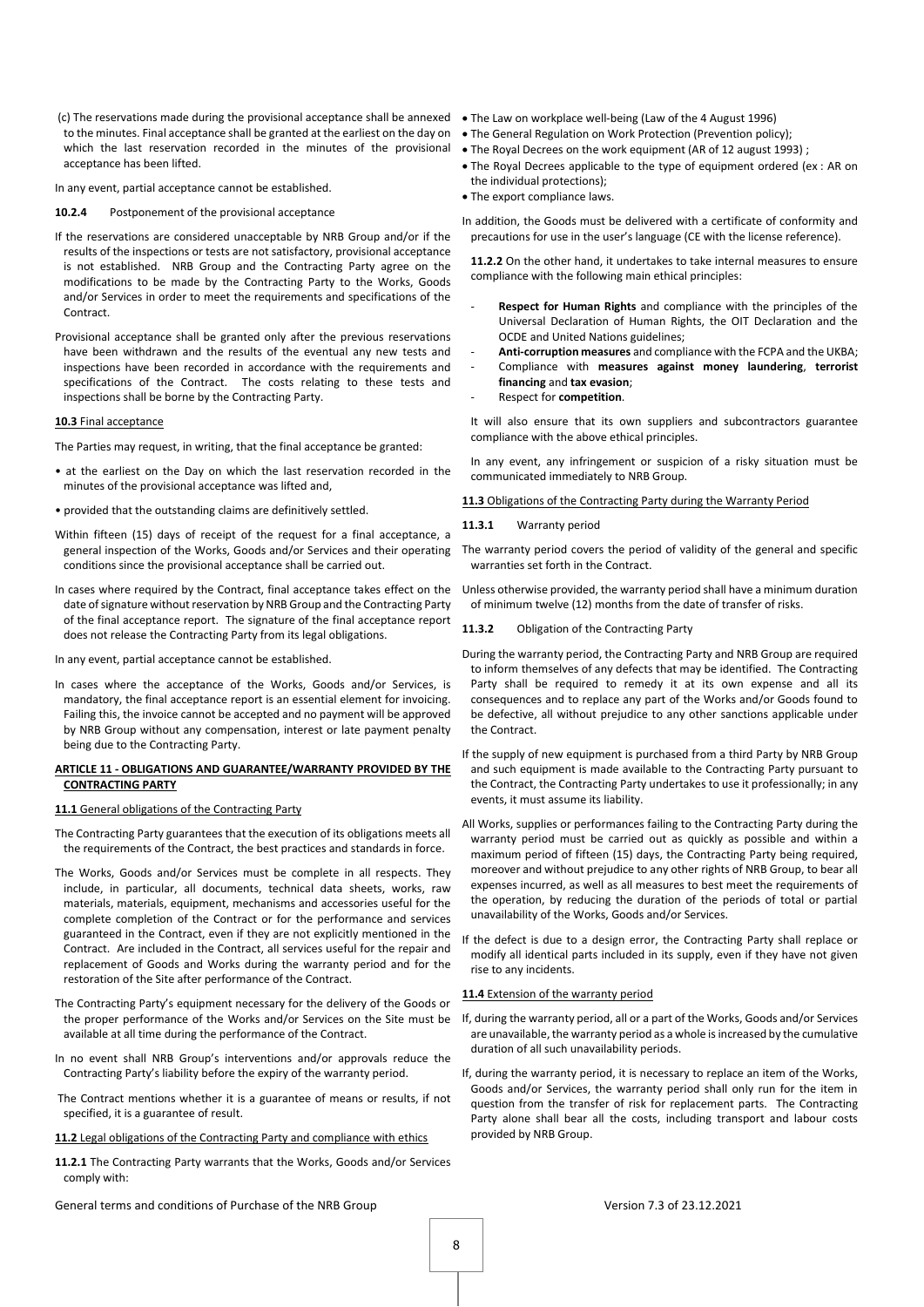## **ARTICLE 12 - RESOLUTION OF TECHNICAL DISPUTES**

- In the event of a technical disagreement between NRB Group and the Contracting Party, the dispute may be submitted to maximum three (3) experts (one expert for NRB Group, one expert for the Contracting Party and the third expert appointed by the two experts). If one of the Parties does not appoint its expert within eight (8) days of the request made by the other Party, or if the experts appointed by the Parties do not appoint a third expert, the President of the court of the first instance of Liège shall appoint the missing expert(s), at the request of the most diligent Party.
- In the absence of agreement on the application of this procedure, Article 25 shall apply.
- The sole mission of the experts is to examine the disputed elements, provide technical advice on technical disputes, formulate recommendations and proposals for solutions and, as the case may be:
- identify the changes to be made to the technical conditions of the Contract, as well as the resulting modifications, in particular as regards price, contractual deadlines and any compensations;
- identify the improvements to be made to the Works, Goods and/or Services covered by the Contract, as well as the resulting modifications, in particular with regard to price and contractual deadlines;
- assess the damage as a result of an event referred to in Article 13.2.
- NRB Group and the Contracting Party are free to forward to the experts any document relevant for the resolution of the dispute, as soon as possible. A copy of these documents shall be communicated to the other entervener in the proceedings. The decision of the expertsis binding on NRB Group and the Contracting Party, as well as on any other Party to the proceedings who has agreed to attend. The parties expressively undertake to implement the recommendations made by the experts. The costs will be shared between NRB Group and the Contracting Party.

#### **ARTICLE 13 - LIABILITIES - INSURANCES**

# **13.1** General liability

- **13.1.1** The Parties shall assume the consequences arising from their faults and breaches within the framework of the Contract.
- In any event, NRB Group shall never be liable to compensate the Contracting Party for indirect, consequential, intangible, special or incidental damages, including damages resulting from loss of data, expected or lost profits or loss of clients, loss of production, loss of income or loss of contracts.
- **13.1.2** In the event of damage to a third party in the performance of the Contract, the third Party shall address any claim and action exclusively and directly to the Party it considers liable for its damage. If the origin of the damage or prejudice is attributable in whole or in part to the other Party, the latter shall compensate the first Party, in whole or in part, for all consequences of the claim of such third Party.
- **13.1.3** The Contracting Party shall be liable for itself and for its employees, Consultants or subcontractors who have actually performed. In addition, it must, in the full discharge of NRB Group, be held liable for breaches of its obligations under labour law.

#### **13.2** Specific liabilities

- In case of damage suffered by NRB Group or its personnel, in which the personnel, the goods of the Contracting Party and/or its subcontractors are involved, and of which the original author would, according to the Contracting Party, be a third party, the Contracting Party is required to repair the damage or compensate NRB Group and/or its personnel from the moment when the amount of the damage is determined by NRB Group. In case of dispute over this amount, it shall be determined in accordance with the procedure referred to in Article 12.
- The Contracting Party is liable, both to NRB Group and third parties, for damage caused by any equipment and/or service for which the Contracting Party has given its guarantee/warranty.
- **13.3** Insurances to be taken out by the Contracting Party

General terms and conditions of Purchase of the NRB Group Version 7.3 of 23.12.2021

Before starting the performance of the Contract, the Contracting Party must subscribe:

- (a) Insurance policies required by Belgian legislation and in particular:
- a « Legal » insurance policy, in accordance with the Belgian law guaranteeing compensation for accidents at work and on the way to work of which members of its staff participating in the performance of the Contract may be victims, even if they do not work under the direction and supervision of the Contracting Party. The Contracting Party undertakes that its insurance company waive all claims against NRB Group and all Parties intervening on the Site or under the Contract;
- a « Civil automobile liability insurance » insurance policy covering registered vehicles having access to the Site and facilities.
- (b) A « Commercial liability insurance » insurance policy covering the third parties including NRB Group against all physical, material and immaterial damage, including but not limited to additional expenses, loss of earnings, loss of profits, commercial or financial losses.
- This policy must contain the following clauses:
- the insurance covers without restriction or reservation the civil liability that the Contracting Party may incur under any legal or regulatory provisions for damage of any kind caused to third parties, including NRB Group, resulting directly or indirectly, from its business, personnel, subcontractors, premises or goods, during or outside working hours, inside or outside the Site;
- NRB Group's employees and agents are considered as third parties with respect to the Contracting Party;
- insofar as the insured's civil liability is involved, the policy also applies in the event of accidents caused by the personnel, equipment and goods made available to the Contracting Party by NRB Group.
- (c) A « Product liability and/or post-delivery and/or after-work" insurance policy covering third parties, including NRB Group, against all physical, material or immaterial damages.
- The Contracting Party shall maintain this policy in force at least until the end of the warranty period.
- (d) A « Transport » insurance policy covering damage that may be caused to Goods during transport, including those inherent in their storage, loading, intermediate storage, unloading, stowage and covering.
- (e) An insurance policy covering its liability for the protection of personal data and compliance with Data Protection Legislation.
- The subscription of all the policies is only requested when they are likely to apply to the Contract.

#### **13.4** Various provisions

- The Contracting Party must be able to provide NRB Group, at any time, with proof that the insurance cover imposed has been taken out. NRB Group reserves the right to request further information or to refuse insurance cover for valid reasons. At the request of NRB Group, the Contracting Party and its subcontractors ask their insurers to harmonise their policies with those of the other Parties.
- The Contracting Party's subscription to the insurance policies defined in the Contract does not release the Contracting Party from the responsibility that it must legally or contractually assume.
- The Contracting Party undertakes to reimburse NRB Group any additional premiums it may pay in its own name or in place of the Contracting Party to guarantee coverage following an event attributable at the latter.

# **ARTICLE 14 - ACCESS TO THE SITE**

**14.1** This article shall apply to the Contracting Party and all its possible subcontractors.

**14.2** The Contracting Party shall comply with NRB Group's specific instructions and with the rules on access, safety, well-being and environment applicable to the Site. Where the Contracting Party considers that the requirements of a particular instruction exceed the conditions of the Contract or are contrary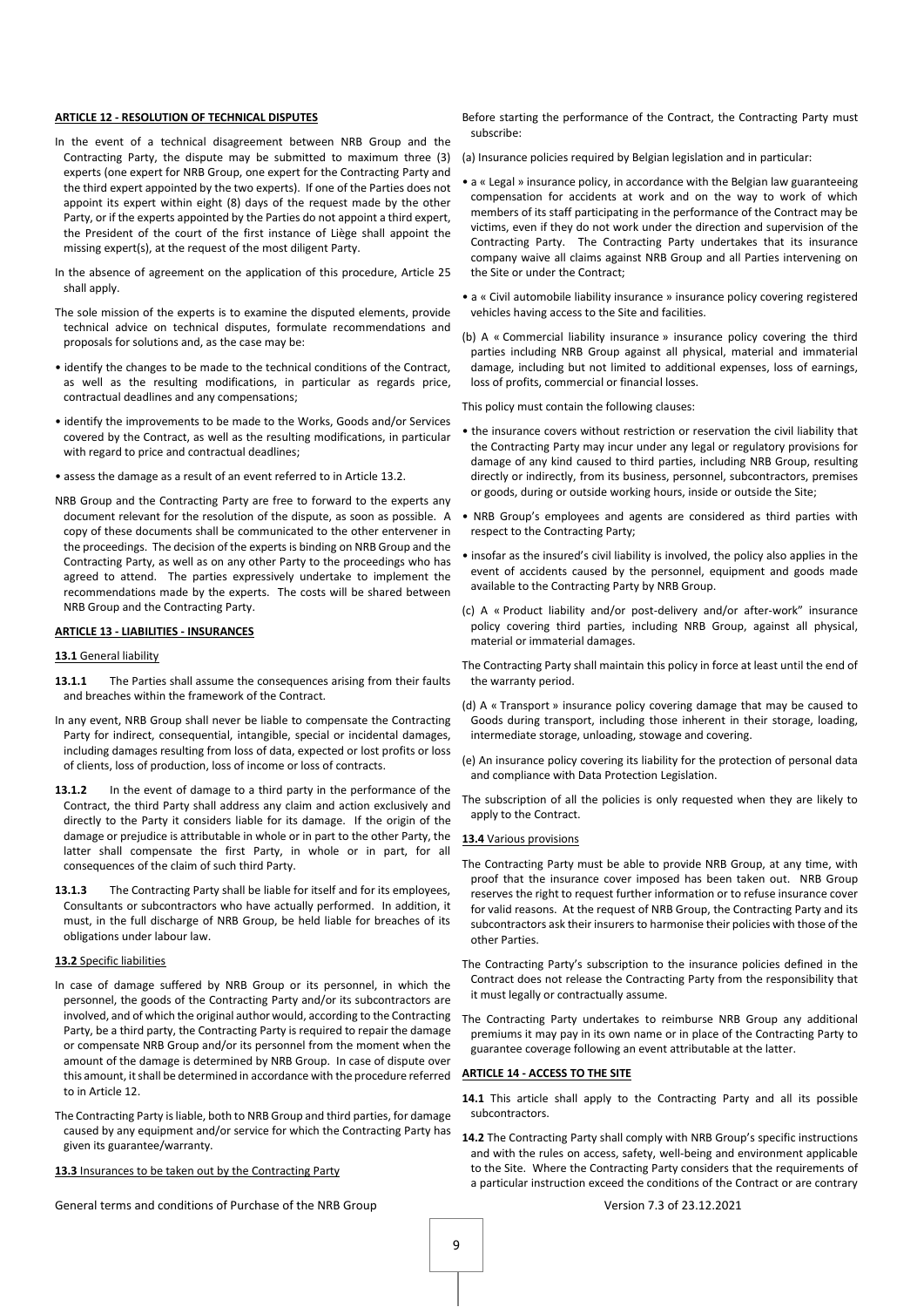written comments to NRB Group within eight (8) days from the date of their communication.

- External personnel" and imposes them on its staff, subcontractors and, in general, on any person under its responsibility, who fully comply with them. The Contracting Party shall be fully liable for any violation of these regulations and shall bear all the consequences thereof. The Contracting Party shall bear all costs relating to such access to the Site, including waiting times before delivery.
- **14.4** NRB Group may at any time take action against the Contracting Party, including refusing access to the Site by any person under the responsibility of the Contracting Party in respect of whom it notices irresponsible or dangerous behaviour or who is caught in flagrance delicto of violation of these regulations. Such prohibition shall in no way relieve the Contracting Party of its responsibility for the proper performance of the Contract.

#### **ARTICLE 15 - THE STAFF OF THE CONTRACTING PARTY**

- **15.1** This article shall apply to the Contracting Party and all its employees, consultants and subcontractors.
- **15.2** By accepting the Contract, the Contracting Party guarantees the full qualification of its staff.
- **15.3** The Contracting Party shall endeavour to maintain the team in place, including a member of immediate replacements for defaulting personnel, at the time of conclusion of the Contract.
- **15.4** The Contracting Party only employs workers covered by a social security regime. In addition, before the Consultant begins his activity in Belgium, he will make the Limosa declaration (www.limosa.be) for:
- any employee by a foreign company and temporarily or partially employed in Belgium,
- any trainee who is doing their traineeship in Belgium as part of a study programme or vocational training abroad.
- The Contracting Party will send NRB Group, before the employee or trainee Consultant's occupation begins in Belgium, proof of the Limosa declaration or its acknowledgement of receipt. Failure to comply with this obligation is considered as serious breach. In this case, NRB Group reserves the right to terminate the Contract without notice or compensation, with the Contracting Party bearing all the consequences.
- **15.5** The Contracting Party shall in any event remain responsible for the social and fiscal obligations relating to the employment of its staff, Consultants and Subcontractors.
- **15.6** The Contracting Party and all its staff remain in all situations, fully independent of NRB Group and can at no time be considered as employees of NRB Group.
- **15.7** The Contracting Party, Consultant or Subcontractor shall perform the services independently, the latters shall always work under the responsibility and authority of the Contracting Party and shall not receive any binding instructions, instructions or orders.
- However, the fact that NRB Group or its Client imposes the following instructions does not constitute the exercise of authority:
- General guidelines to enable the execution of the Services and the continuity of the service to be provided to the Client(s);
- Compliance with safety rules and rules relating to well-being at work, order or hygiene;
- Compliance with applicable administrative procedures or regulations;
- Guidelines for the internal organisation of NRB Group;
- Directives relating to the training required to perform the Services and the evolution of the market;
- Any deadlines for completion.
- **15.8** The Contracting Party, its employees, Consultant or Subcontractor shall be aware of the policies and requirements available on www.nrb.be, with which they must comply in the performance of their Services, including Security Requirements for External personnel, code of conduct, etc.
- to the proper provision of the Works, Goods and/or Services, it must submit Failing this, NRB Group reserves the right to refuse any access or withhold payment of the following invoices until reception by NRB Group of the acceptance form signed by the person who actually performs the services
- 14.3 The Contracting Party takes note of the "Security Requirements for 15.9 The Contracting Party, its employees, Consultant or Subcontractor who will have to represent NRB Group in the context of its mission must comply with the following principles:
	- Respect for NRB Group's interests;
	- The reflection of NRB Group's values;
	- The use of the name and image of NRB Group for strictly professional purposes and in accordance with the prior written authorisation granted to it;
	- Limiting communication to one's own expertise;
	- The absence of opinion or personal interest.
	- Failure to comply with any of the obligations set out in this article may be considered as serious misconduct depending on the circumstances and at the sole discretion of NRB Group.
	- **15.10** The Contracting Party undertakes not to make any offer of employment to NRB Group's employees for a period of twelve (12) months after the last Day of fulfilment of the order. Any breach of this obligation may be sanctioned by the Contracting Party paying NRB Group a lump-sum compensation equivalent to twelve times the gross monthly salary of the person concerned at the time of the breach.
	- **15.11** In the event of the termination of the assignment of an External personnel (in particular in the event of voluntary departure, dismissal or death), the Contracting Party is obliged to notify NRB immediately via the channels previously defined. As long as the Contracting Party has not notified NRB of the assignment termination of an External personnel, the Contracting Party remains liable for any damage that may be caused to NRB.

# **ARTICLE 16 - CONFIDENTIALITY AND SECURITY OF DATA**

- The Contracting Party undertakes to maintain the confidentiality of all information transmitted under the Contract by NRB Group and/or its Client. The Contracting Party shall not disclose any confidential information to any third party, in any form whatsoever, and shall not use it in any way for any purpose other than the performance of the Contract.
- The Contracting Party shall take the necessary measures to ensure that the obligation of confidentiality is scrupulously respected by each of its employees, as well as by any person who, without being an employee of the Contracting Party, is under its responsibility and would be required to obtain knowledge of or access confidential information, even after the performance of the services has been completed, for an indefinite period.
- If the signature of a confidentiality certificate is required by the Contract, the failure to sign and deliver a validly completed confidentiality certificate to NRB Group may result in the suspension of the Contract, without prejudice to NRB Group's right to be compensated for any damage incurred as a result and its right to terminate the Contract, in whole or in part.
- The Contracting Party may not, without the prior written authorisation of NRB Group, distribute or advertise, or make available to third parties, any documents drawn up in collaboration with NRB Group, or containing information originating from or belonging to the latter. The documents that are transmitted to the Contracting Party by NRB Group may not be published, copied or communicated to third parties.
- The Contracting Party must, without delay, notify NRB Group of anything that could give rise to a presumption of a breach of this confidentiality obligation.
- In the event of nullity, cancellation or termination of the Contract, the Contracting Party shall return or destroy ALL confidential documents or information relating to the Contract. At the request of NRB Group, the Contracting Party shall provide, within fifteen (15) Days, a certificate of destruction of the documents.
- The fact that the Contracting Party holds confidential information from NRB Group does not in any way modify the ownership regime relating thereto and does not give rise to any ownership or intellectual property rights on its part.
- The Contracting Party must ensure that security measures, whether organisational, administrative, physical or technical, are in place against the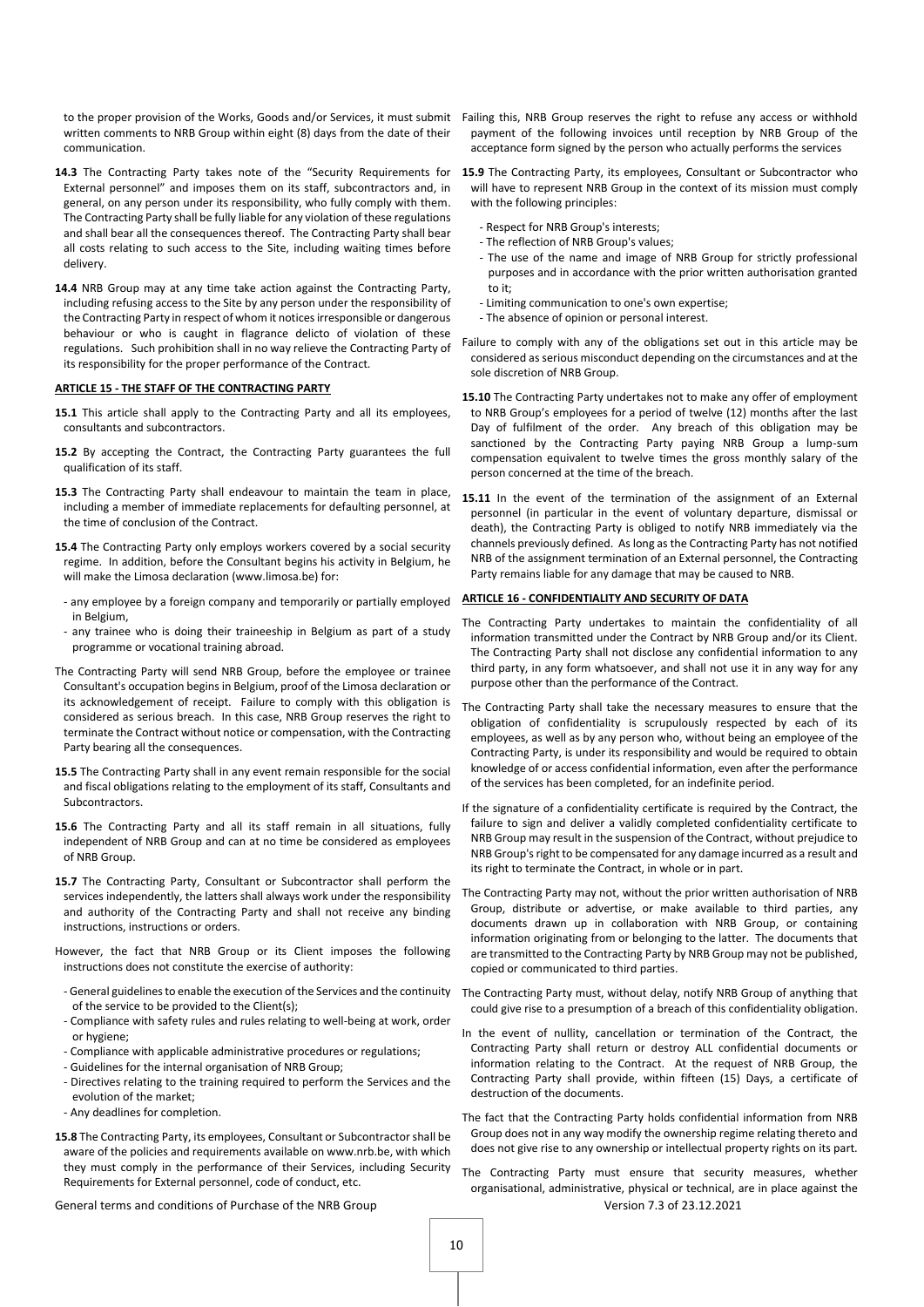loss, misuse, abuse, unauthorised access, alteration or theft of NRB Group and/or its Client's data so that the data can be recovered at any time and in a usable form. The level of security must be at least the level required by the nature of the data itself, including intrusion tests at least once a year. Unless otherwise stipulated, NRB Group cannot be charged for data security costs.

Failure to comply with this article is considered as serious breach and may be penalised by any legal action. NRB Group reserves the right to claim, for each infringement found, an irreducible penalty of twelve thousand five hundred euros (12,500 €), without prejudice to claim compensation for the damage actually suffered.

#### **ARTICLE 17 - DATA PROTECTION**

Insofar as the services involve the processing of personal data within the meaning of the Data Protection Legislation, the following provisions apply to the Contract.

The Parties acknowledge and agree that:

- **NRB** Group is:
	- I. The Controller; or
	- II. A Processor for the concerned Clients, who are the relevant Controllers; and
- The Contracting Party is the Processor or subsequent Processor for NRB Group. The Contracting Party will process personal data only on instructions from NRB Group and not for its own purposes, in accordance with the Data Protection Legislation.
- Terms such as "processing", "personal data", "Controller", "Processor" and "personal data breaches" must be interpreted in the light of the Data Protection Legislation. "**Data Protection Legislation**" means any statutory regulation of the European Union and/or its member states, including, without being limited to acts, directives and regulations for the protection of personal data, in particular the European Regulation 2016/679 on the protection of individuals with regard to the processing of personal data and on the free movement of such data ("**GDPR**") and the Belgian law of 30 July 2018 on the protection of natural persons with regard to the processing of personal data.

## **17.1 The obligations of the Contracting Party**

- During the Contract and exclusively for the performance of the Contract or in performance of a legal obligation, the Contracting Party may be required to process personal data for the benefit and within the framework of instructions from NRB Group or the relevant Client (transmitted by NRB Group).
- The Contracting Party guarantees that it and any person acting under its authority will process personal data only on instructions and in accordance with the instructions of the Controller (where applicable, transmitted by NRB Group), and to the extent strictly necessary for the performance of the services provided for in the Contract (including with regard to transfers of personal data to a third country or an international organisation), unless it is required to do so under the law of the European Union or the law of the member state to which the Contracting Party is subject. In this case, the latter will inform NRB Group of this legal obligation before processing, unless the law concerned prohibits such information on important grounds of public interest.
- The Contracting Party shall not disclose personal data directly or indirectly to any person, company or government entity.
- If such disclosure is necessary for the proper processing of personal data, it may only take place (1) after prior written authorisation from the Controller (if applicable, transmitted by NRB Group) and only in the context of an obligation of confidentiality or (2) at the request of the court, a government body or required by law.
- The Contracting Party undertakes under no circumstances to process personal data for its own purposes.
- The Contracting Party shall take measures to ensure that any natural person who has access to personal data, acting under its authority, processes them in accordance with these provisions.
- The Contractor processes personal data in a traceable, correct and careful manner and in compliance with all applicable data protection laws. It must not, by any act or omission, put NRB Group or the relevant Controller in breach of the Data Protection Legislation.
- The Contractor shall immediately notify NRB Group if it considers that any of NRB's instructions conflict with the Data Protection Legislation.

#### **17.2** Data processing security

- The Contracting Party shall keep the personal data transmitted to it separate, physically and in an orderly manner, from any data belonging to a third Party, ensuring that under no circumstances shall such data be combined or mixed with other data.
- The Contracting Party guarantees that it implements the appropriate technical and organisational measures to ensure a level of security appropriate to the risk so that the processing meets the requirements of the Data Protection Legislation and ensures the protection of the rights of the persons concerned by these measures.
- These measures must protect personal data from loss, destruction, damage, unauthorized disclosure, degradation or unauthorized or unlawful processing, and must guarantee the contractual availability of the data.

Such measures must provide for a level of security considered appropriate taking into account technical standards and the type of personal data processed, taking into account:

- the state of the technology and the costs of implementation;
- the nature, extent, context and purposes of the processing;
- and also the probability and gravity of the risk to the rights and freedoms of natural persons.

The Parties recognize that security requirements are continually evolving and that effective security requires frequent assessment and regular improvement of outdated security measures. The Contracting Party shall therefore continually evaluate and strengthen, supplement or improve the measures implemented to ensure continued compliance with its obligations at its own expense.

- The Contracting Party is obliged to provide NRB Group with a complete and clear description, in a transparent and comprehensible manner, of the technical and organisational measures put in place for the processing of NRB Group's personal data. These measures meet at least the measures described in the Contract. NRB Group reserves the right to request additional information from the Contracting Party if it considers that the information provided by the latter is not sufficient.
- The Contracting Party shall inform its employees and agents of its obligations with regard to NRB Group's personal data and, where applicable, the Client's personal data. The Contracting Party must ensure that all employees and agents involved in the processing of NRB Group's personal data are bound by an obligation of confidentiality.

## **17.3** Compliance Obligations

The Contracting Party shall:

- Appoint a "Data Protection Officer" or "DPO", or if exempted by the GDPR, a single interlocutor in charge of personal data protection aspects and communicate his/her contact details to NRB Group. The contact details of the various NRB Group's DPOs are given in the list of the various entities (at the end of the document).
- keep complete documentation in compliance with the Data Protection Legislation, including a record of all categories of processing activities performed on behalf of NRB Group in accordance with Article 30 of the GDPR ;
- cooperate in the preparation of an impact assessment on the protection of personal data and in the regular updates of this assessment;
- make available to NRB Group, free of charge, all information necessary, and provide its full and prompt cooperation to demonstrate compliance with the obligations laid down by the Data Protection Legislation;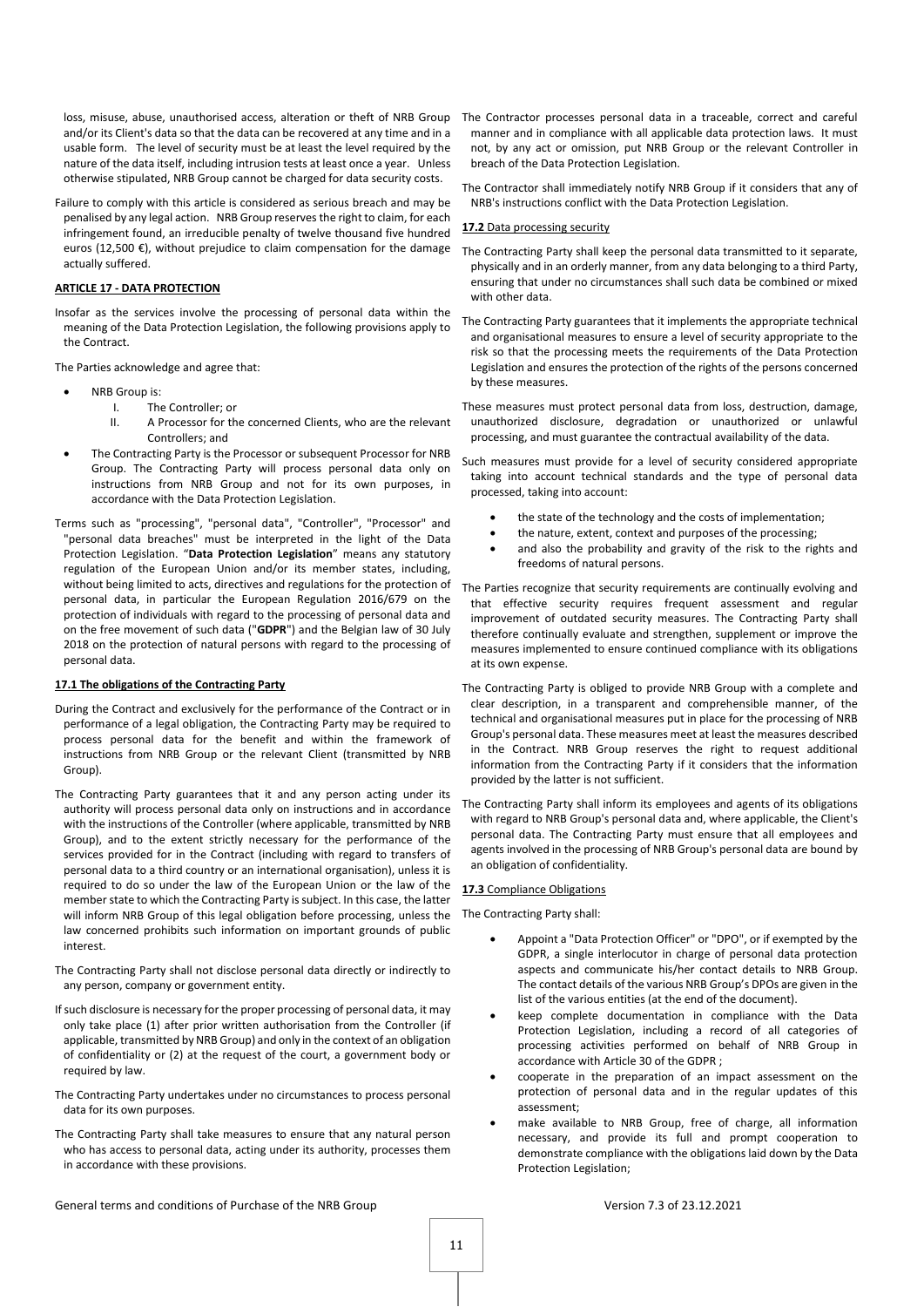- given the nature of the processing, assist NRB Group with appropriate technical and organisational measures to enable it to respond to the requests of the data subjects concerned by the processing
- The Contracting Party shall without undue delay notify NRB Group of any complaint, request or opinion from a data subject concerned by the processing of data who exercises the rights conferred on him by Data Protection Legislation and shall comply with NRB Group's instructions. He shall not respond to such request or notice without instruction from NRB Group.
- NRB Group has, at its sole discretion, the right to carry out an audit of the Contracting Party in order to assess compliance with these conditions or to have it carried out by competent third parties subject to an obligation of confidentiality. To this end, the Contracting Party shall, if requested to do so by NRB Group, at least once a year provide access to all necessary information and provide its full cooperation. Following this audit, the Contracting Party must, within a reasonable time, comply with the reasonable instructions provided by NRB Group to adjust its security policy.
- The costs of this audit will be borne by NRB Group, unless it is proven and documented in the verification operations that the Contracting Party has not been fully complied with its obligations.

#### **17.4** Location of treatment

- The Contracting Party shall process the personal data transmitted by NRB Group only in a place located in the European Union and agreed between the **Parties**
- The Contracting Party shall not process or transfer personal data transmitted by NRB Group, nor process them itself or through third parties, outside the European Union, except with the express and explicit prior authorisation of NRB Group.

#### **17.5** Management of personal data breaches

- In the event of a breach of personal data, the Contracting Party shall assist NRB Group in ensuring compliance with the obligations arising from the Data Protection Legislation and in particular Articles 32 to 36 of the GDPR, taking into account the nature of the processing and the information available to the Contracting Party.
- As soon as a personal data breach occurs, has occurred or could occur, the Contracting Party shall notify NRB Group in writing to the designated persons as soon as possible and at the latest within twenty-four (24) hours.
- The Contracting Party shall document any personal data breach, including the facts relating to the breach, any relevant information on the origin, nature, extent and consequences of the breach, the risk that the data have been or may be processed unlawfully, the corrective actions that have been or will be taken and any other relevant information. The Contracting Party will communicate this information to NRB Group so that the latter can comply with the requirements of Data Protection Legislation concerning (1) information to the competent authorities and persons concerned; (2) the implementation of the necessary remedies.
- The Contracting Party shall be obliged to remedy the negative consequences of a personal data breach as soon as possible or to minimize other potential consequences. The Contracting Party shall immediately implement all remedies requested by NRB Group or the competent authorities to remedy any personal data breach or other non-compliance and/or mitigate the risks associated with such events.
- If NRB Group deems it necessary, he will inform the concerned persons and third parties, including the Data Protection Authority or relevant Controllers, of any personal data breach. The Contracting Party is not permitted to provide information on personal data breaches to data subjects or third parties, unless legally required to do so.

#### **17.6** Use of other Processors

In accordance with article 28.2 of the GDPR and in the context of the Services containing personal data, the Contracting Party may not engage other Processor without prior and specific written authorisation from NRB Group.

- In accordance with Article 28.4 of the GDPR, the Contracting Party shall, where applicable, use only Processors offering sufficient guarantees to implement the appropriate technical and organisational measures so that the processing of the data meets the requirements of the Contract, Data Protection Legislation and ensures the protection of the rights of the person concerned.
- The Contracting Party shall impose on its potential other Processors obligations that are as (or more) binding than those arising under the Contract, Data Protection Legislation and shall ensure that they are complied with. Agreements with other Processors shall be in writing. At NRB Group's request, the Contracting Party shall provide NRB Group with evidence of such compliance.
- Notwithstanding NRB Group's authorisation to use other Processor, the Contracting Party remains fully liable to NRB Group for the consequences of this subcontracting of activities.

#### **17.7** Liability

- The Contracting Party shall be liable for any damage resulting from improper treatment, whether by himself or by a third Party acting under his authority.
- The Contracting Party shall indemnify and hold harmless NRB Group and any third Party beneficiary, in principal, interest and costs of any claim, action, claim of third parties as well as any foreseeable or unforeseeable loss or damage (including any loss of customers or damage to the image or reputation of NRB Group or relevant Controller), costs, expenses of any kind, injuries, fees (including reasonable legal fees), fines or penalties (including penalties imposed by the Data Protection Authority) and any other liabilities that are incurred or suffered by the Controller or NRB Group or any third Party beneficiaries arising directly or arising in connection with a breach of the obligations contained in the Contract or of the applicable Data Protection Legislation on its part or that of its own Subcontractors.

#### **17.8** Storage period, return and deletion of personal data

Within three months after the end of the Contract or at NRB Group's first request, the Contracting Party shall, at NRB Group's discretion and without charge:

- delete all copies of the personal data of the Controller stored or processed by him;
- or return all personal data to NRB Group and delete existing copies, unless the legislation of the European Union or one of the Member States requires the storage of personal data.

Upon expiration of the Contract, the Contracting Party shall notify all third parties involved in the processing of personal data of the termination of the Contract. The obligations arising from Article 18.1 shall apply by analogy to such third parties. The Contracting Party guarantees that all third parties concerned will give effect to these obligations.

#### **17.9** Processing of the Parties' personal data

- The personal data of the contact persons of a Party (surname, first name, position, telephone and fax numbers, e-mail address, languages) are processed by the other Party in accordance with the applicable Data Protection Legislation to enable the conclusion and proper performance of the Contract (which includes ordering, execution, invoicing, reporting, security).
- In the event of persons presented, assigned or made available by the Contracting Party for the performance of services towards NRB Group or other relevant Controller, the Contracting Party undertakes to respect the principles of legality, fairness and transparency, as well as respect for the rights of the persons concerned with regard to the Data Protection Legislation.
- The personal data that each Party communicates are stored in a file which the other Party is responsible for processing.
- The personal data referred to in this article shall be kept for 10 years after the end of the Contract.
- The Parties or their contact persons may obtain, free of charge if it is a reasonable volume - from the Controller, the written communication of the data and the portability of the data, as well as, where appropriate,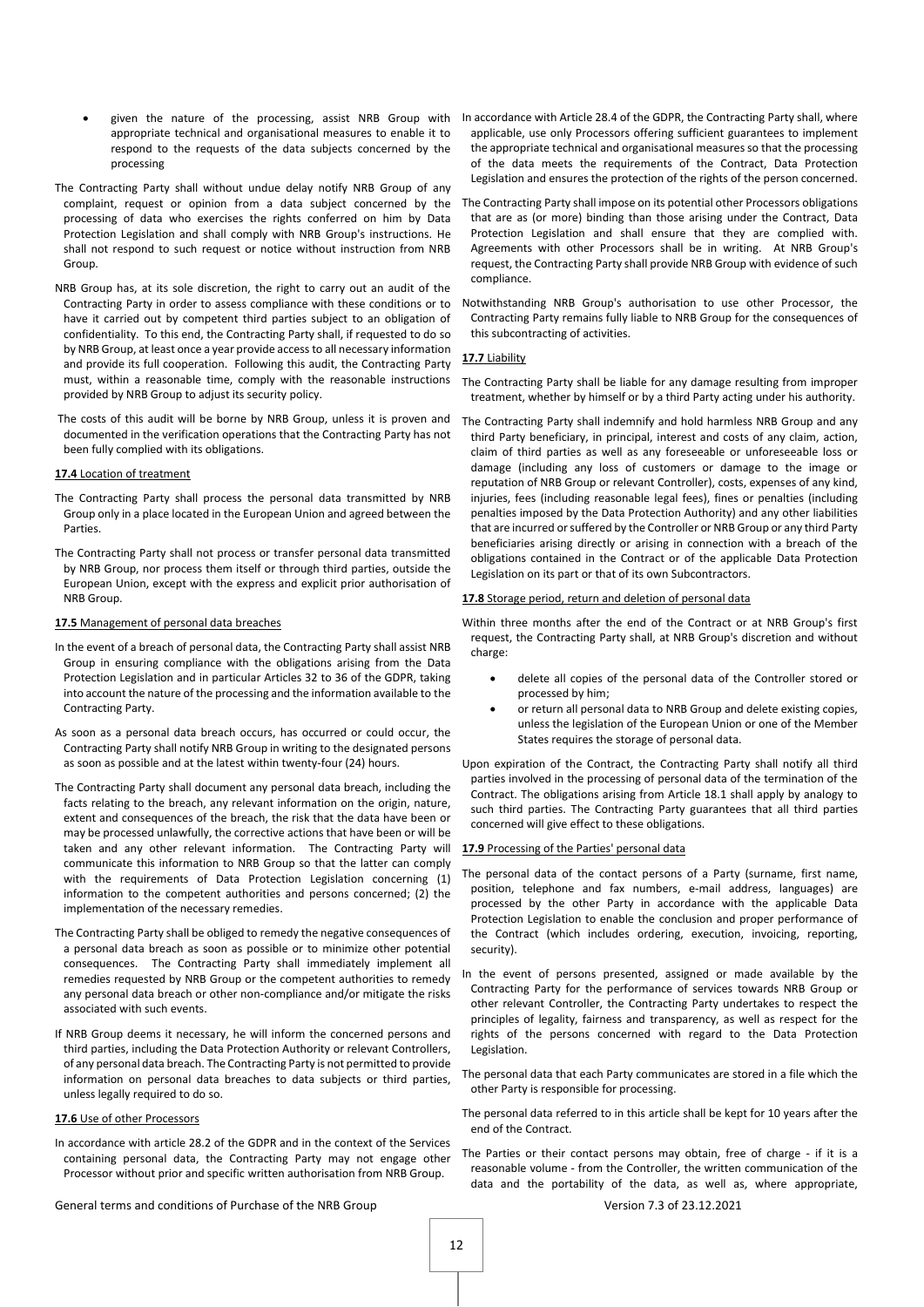rectification, limitation of the processing, deletion of those which are inaccurate, incomplete or irrelevant. If no action has been taken on the application 30 days after its submission, it shall be considered rejected. They may also address or file a complaint with the Data Protection Authority for the exercise of these rights.

#### **ARTICLE 18 - ENVIRONMENT**

- The Contracting Party shall strictly comply with the environmental regulations in force on the Site.
- The Contracting Party is required to inform NRB Group without delay as soon as an incident likely to have an impact on the environment occurs during the performance of the Contract. In any event, it shall assume full responsibility for it.

# **ARTICLE 19 - AUDIT**

#### **19.1** Audit of the supplier

- When either the Contract specifies it or the performance of the service could reasonably justify it or the NRB Group's Client so requires, the Contracting Party acknowledges the right of NRB Group, or the persons mandated by it, to carry out audits and/or inspect the Contracting Party's premises in order to verify the proper performance of the its commitments. Such audits or inspections will be conducted during business hours with five (5) working days' notice.
- The Contracting Party agrees to provide the audit team or inspectors appointed by NRB Group with access to the premises and information necessary for the proper performance of their mission.

#### **19.2** Audit of NRB Group

- In cases where a Contract for the use of a licence so provides, the licensor will have the possibility of carrying out an audit at NRB Group concerning exclusively the respect of contractual obligations.
- The audit shall be subject to ten (10) working days' notice with limited and supervised access and at the Contracting Party's expense.

# **ARTICLE 20 - LANGUAGES**

- The language of the Contract is specified in the Contract or order and is applied to all documents. In case of contradiction and/or ambiguity, the language of the Contract is French.
- The general terms and conditions of purchase in French are the only ones applicable, even if NRB Group provides a translation into a foreign language.

# **ARTICLE 21 - ADMINISTRATIVE AUTHORISATIONS**

- Without prejudice to Article 2.2.4, the Contracting Party shall be responsible for obtaining the prior authorizations and licences required by the competent authorities and/or all protected rights, including the right to exploit and the right to sell rights protected by intellectual property.
- At the request of NRB Group, the Contracting Party shall provide all information relating to the Works, Goods and/or Services provided and necessary for the submission of requests for authorisation by NRB Group.
- The Contracting Party undertakes to take appropriate measures to ensure the acceptance of the Works, Goods and/or Services by the above-mentioned authorities. The Contracting Party is not entitled to claim, after the Date of Conclusion of the Contract, an additional price for the financing of these provisions or for having had to bring its services, studies, supplies or works into conformity with the requirements of the said competent authorities.

#### **ARTICLE 22 - RELATIONSHIP BETWEEN THE PARTIES**

- Each Party shall remain independent of the other. Neither the Contracting Party nor any person or third party appointed by the Contracting Party to perform the Contract is an employee, partner, agent, mandatary or legal representative of NRB Group.
- Nothing in the Contract may be interpreted as creating an agency relationship between the Parties, creating a joint venture or allowing one Party to represent the other vis-à-vis third parties.

Any official notice or communication exchanged between the parties under the Contract, in writing, by registered letter or by electronic mail (with acknowledgement of receipt) shall be deemed to have been duly given when received by the addressee.

# **ARTICLE 23 - WAIVER**

Any waiver and/or non-application of one or more provisions of these general terms and conditions of purchase may not be interpreted as constituting a waiver and/or non-application of these provisions.

# **ARTICLE 24 - DIVISIBILITY**

If one of the clauses of the Contract is declared null and void, this nullity shall not affect the validity of the other clauses. In the event that such an invalid clause affects the very nature of the Contract, each of the Parties shall endeavour to negotiate immediately and in good faith a valid clause to replace it.

# **ARTICLE 25 - SURVIVAL**

Regardless of the cause of termination, termination of the Contract or in the event of nullity of the Contract, the following clauses shall survive:

- Articles 4 and 46 "Penalties"
- 6 "Intellectual Property"
- Article 11.1 "General Obligations of the Contracting Party", 11.3 "Obligations of the Contracting Party during the warranty period" and 11.4 "Extension of the warranty period".
- Article 12 "Resolution of technical disputes"
- Article 13 "Liability Insurance"
- Article 16 "Confidentiality and data security"
- Article 17 "Protection of personal data"
- Article 19 "Audit"
- Article 27 "Courts and applicable law"
- Article 31 "Manufacturing"
- Articles 37 and 44.3 "Back-to-back clause"
- Article 41 "Non-competition"
- Article 45 "Continuity"

#### **ARTICLE 26 - SIGNATURE AND COPIES**

The parties may sign the Contract in several copies, each of them being considered as original, but all together constituting one and the same Contract. The Contract may be delivered in the form of scanned copies of the signed pages, which are equivalent to originals.

#### **ARTICLE 27 - COURTS AND APPLICABLE LAW**

The Contract is governed by Belgian law.

The courts of Liège shall have jurisdiction in the event of a dispute relating to the conclusion, validity, performance or interpretation of the Contract, without prejudice to the application of Article 12, even in the event of a guarantee call or multiple defendants or plaintiffs. NRB Group reserves the right to bring the dispute before any court competent under ordinary law.

#### **ARTICLE 28 - MODIFICATION**

- The NRB Group General Terms and Conditions of Purchase will be updated on the websit[e www.nrb.be.](http://www.nrb.be/)
- The latest version of the NRB Group online General Terms and Conditions of Purchase will be applicable to contracts that come into force and orders placed after the date of the latest version.
- For existing contracts, the applicable NRB Group General Terms and Conditions of Purchase are those in force on the date on which these contracts came into force.
- For renewals or extensions of existing contracts, the applicable NRB Group General Terms and Conditions of Purchase are those in force on the date of renewal or extension (latest online version). By accepting the renewal or extension, the Contracting Party declares that it is aware of the new NRB Group General Terms and Conditions of Purchase and expressly agrees to them.

General terms and conditions of Purchase of the NRB Group Version 7.3 of 23.12.2021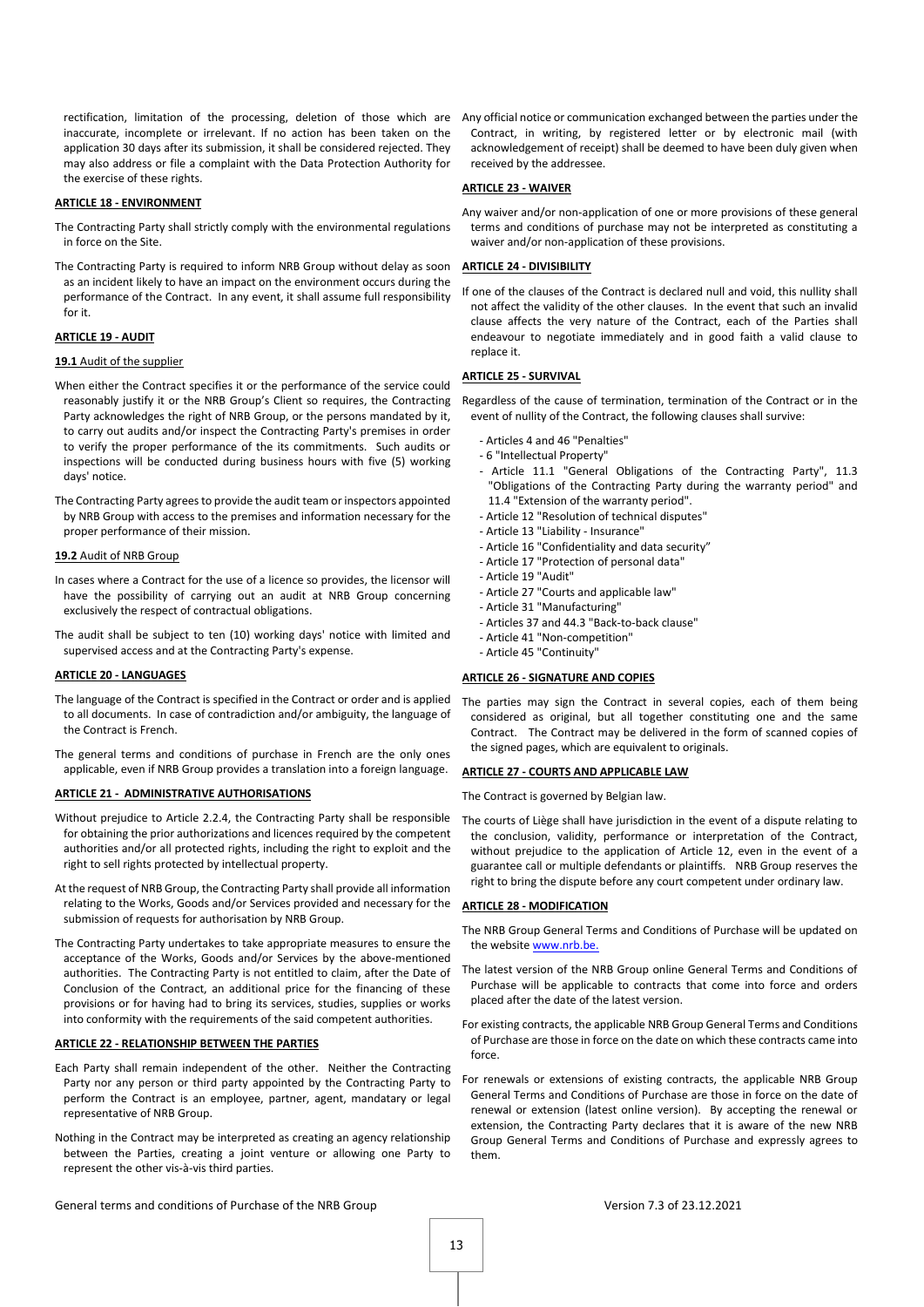For permanent contracts, unless otherwise agreed in them, the new conditions will apply from their publication. By accepting new contractual commitments, the Contracting Party declares that he is aware of the new NRB Group General Terms and Conditions of Purchase and expressly agrees to them.

#### **II PROVISIONS SPECIFIC TO CONSTRUCTION OF WORKS**

The general provisions of these General Terms and Conditions of Purchase and those of the own provisions relating to Works are cumulative.

# **ARTICLE 29 - WORK ON SITE**

# **29.1** General provisions

NRB Group reserves the right to order, at the Contracting Party's expense and risk, the evacuation from the Site of raw materials, materials and equipment deemed non-compliant and the demolition, reconstruction or correct reassembly of the non-compliant Works with regard to both the method of execution and the raw materials, materials and equipment used.

#### **29.2** Implementation of the Works

- During any intervention on the site, the Contracting Party must comply with the procedures for access to the Site. This information can be obtained on the websit[e www.nrb.be](http://www.nrb.be/) or upon written request.
- The Contracting Party shall provide the Special Safety and Health Plan (PPSS) prior to any performance of the Works. All Works and equipment installation must be carried out safely.
- The Contracting Party must ensure on site that the plans provided to it by NRB Group are in conformity with reality and compatible with the Works already carried out and/or to be carried out; it must, within fifteen (15) Days of receipt of the plans, notify NRB Group of any anomaly noted.
- The main axes and points of the Works to be built and/or assembled are fixed on the ground. These elements are placed until the provisional acceptance of the Works in the custody and protection of the Contracting Party. The latter must immediately notify NRB Group of any possible anomalies.
- The Contracting Party shall take the necessary measures to replace any damaged or missing element, which it must move or cover during the period of the Works. At the end of each working day, the Site will be kept clean and safe (signage and possible lighting).
- NRB Group reserves the right to modify, at any time and at the Contracting Party's expense and risk, any Site not in accordance with the plans or existing axes and landmarks. If the Contracting Party fails to comply with the orders given to this effect by NRB Group, NRB Group may, at the Contracting Party's expense and risk, substitute itself or a third party for the latter.

#### **29.3 Declarations**

Before the start of the Works, the Contracting Party must return, duly signed for agreement, the document entitled "Written Declaration of the Contracting Party" and, where applicable, the document entitled "Written Declaration of the Subcontractor" to NRB Group for the attention of the person specified in the Contract.

## **29.4 Interruption of the supply of Works**

- Upon prior written order from NRB Group, the Contracting Party shall suspend the supply of the Works for such period and in such manner as NRB Group deems necessary. The Contracting Party shall, during the period of such interruption, maintain the Works already performed.
- Any expense related to this interruption shall be borne by the Contracting Party when the interruption is made necessary for security reasons attributable to him or for deficiencies on his part.

#### **ARTICLE 30 - « ALL RISKS OF WORK » INSURANCE**

- Unless otherwise specified in the Contract, the Contracting Party is responsible for taking out the "All Risks of Work" insurance policy.
- The Contracting Party subscribes on its own behalf, on behalf of its Subcontractors, NRB Group and other on-site participants, an "All Site Risks" insurance policy.

General terms and conditions of Purchase of the NRB Group Version 7.3 of 23.12.2021

The Contracting Party is responsible for the subscription by its Subcontractors, during the execution of their Works on the Site, of insurance policies covering the same risks and containing the same conditions.

#### **III SPECIFIC PROVISIONS RELATING TO PURCHASE OF GOODS INCLUDING SOFTWARE**

The general provisions of these General Terms and Conditions of Purchase and those of the own provisions relating to the purchase of goods are cumulative.

# **ARTICLE 31 - MANUFACTURING**

## **31.1** Defects – Malfunctions

- The Contracting Party is required to notify NRB Group of any defects and malfunctions encountered and to submit a proposal for the acceptance, repair or disposal of the materials or machined parts.
- NRB Group may require the Contracting Party to repair or replace, at its own expense, all or part of the Goods that do not comply with the specifications of the Contract, good engineering practice and/or plans.
- When there has been a refusal of materials or defective performance, NRB Group shall draw up a supporting report sent to the Contracting Party within fifteen (15) Days, by registered letter with acknowledgement of receipt.

# **31.2** Counterfeits

The Contracting Party guarantees NRB Group that its contractual clauses with the manufacturers include a full and unlimited guarantee against counterfeiting from their factory. This coverage extends to all damage caused to persons and property involved in an incident whose seriousness, established by expert opinion, would not have been such if the parts had not been counterfeit.

#### **IV SPECIFIC PROVISIONS APPLICABLE TO CONSULTANCY**

The general provisions of these General Terms and Conditions of Purchase and those of the own provisions on consultancy are cumulative.

#### **ARTICLE 32 - SIGNATURE OF THE ENGAGEMENT LETTER**

In the event of refusal to sign the Engagement Letter or not to send it countersigned, NRB Group shall have the possibility of :

- terminate it without compensation and with immediate effect by any legal means;
- or to consider that the Contracting Party, in starting his mission, has accepted without reservation the terms of the entire Contract, provided that these documents have been made available to the Contracting Party.

#### **ARTICLE 33 - SCOPE**

The Engagement Letter applies to all consulting services both internally and for the provision of NRB Group to the Client.

Documents exchanged between NRB Group and the Contracting Party prior to the date of conclusion of the Contract may never take precedence over, or be cumulative with, the provisions of the Contract.

# **ARTICLE 34 - INTUITU PERSONAE**

- If the Consultant is chosen by the NRB or its client because of its specific knowledge and skills, as described in its curriculum vitae, the Engagement letter is concluded as an intuitu personae agreement.
- The Contracting Party undertakes that the Consultant shall be in possession of the legal and other qualifications required to carry out its mission.
- Consequently, the Contracting Party and the Consultant undertake to put all their knowledge to the benefit of NRB Group or its Client, in accordance with the agreed schedule.
- In the event that the Contracting Party unilaterally decides to place another Consultant on the mission without NRB Group's prior written consent, NRB Group reserves the right to:
	- terminate the Contract for gross negligence with immediate effect;
	- pay only for the services actually performed by the Consultant mentioned in the Engagement Letter.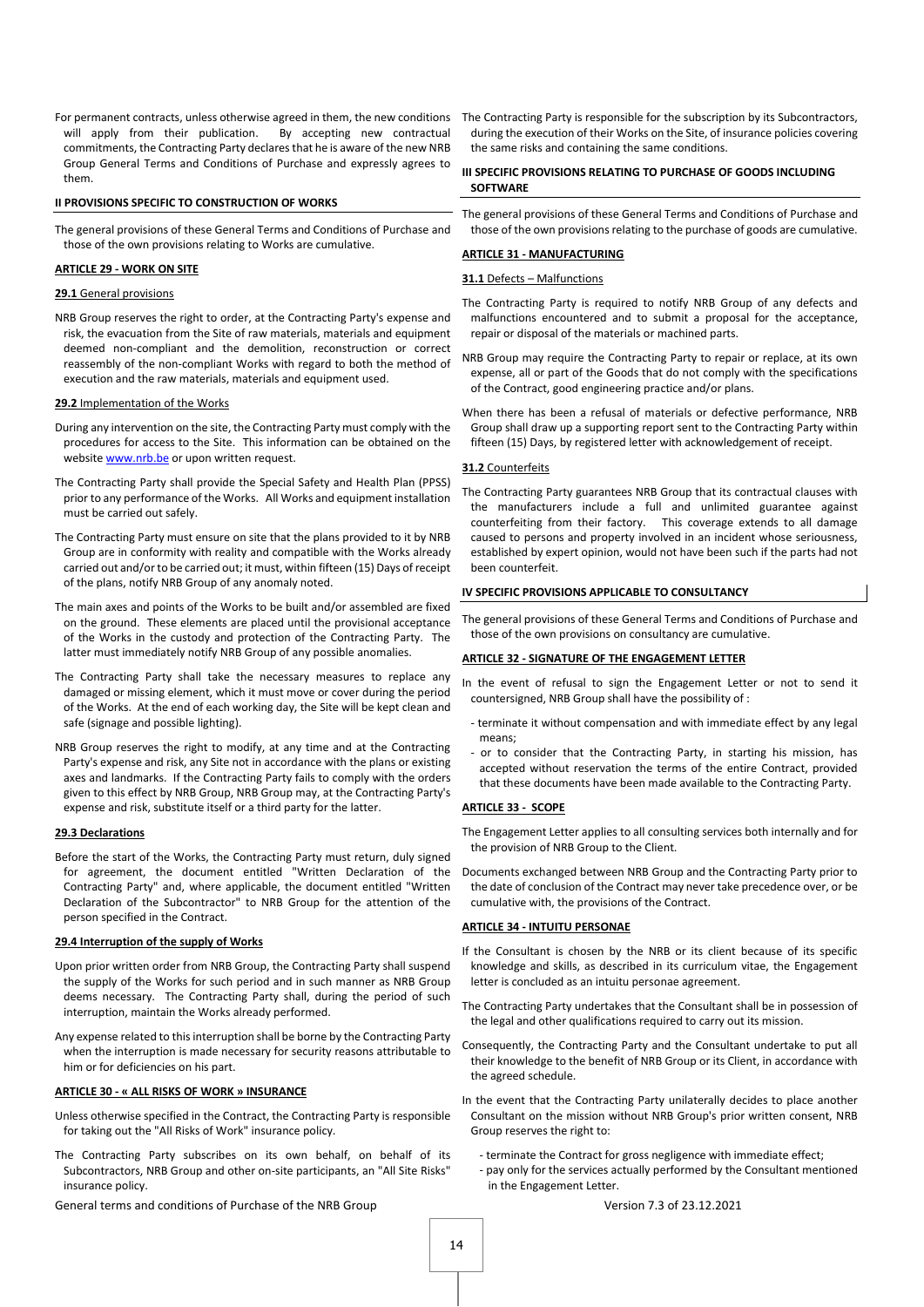#### **ARTICLE 35 - SUBCONTRACTING**

Subject to compliance with Article 34 hereof, the Contracting Party may subcontract the assignment but shall remain solely liable to NRB Group for all the commitments of the Contract..

## **ARTICLE 36 - ON\_CALL SERVICE, TRAINING AND LEAVE**

# **36.1** on-call rotation/guard

- The Contracting Party declares that it has been informed and accepts the fact that on-call services may be required in view of the nature of the mission, ongoing projects or at the request of the Client.
- The on-call rotation planning will be done in writing and at least 5 working days before the start of the shift, except in special circumstances (example: unpredictable team reduction).
- During the on-call period, the Consultant must be reachable outside working hours and must intervene in the event of activation of the on-call service via a direct means of communication (call, SMS, message, etc.), in order to resolve the incident / process the request. In any event, it shall (nonexhaustive list of obligations):
	- be available and in a position to provide the expected support immediately (the Consultant will take every precaution to this effect);
	- connect to the infrastructure in the event of an incident or alert in order to provide an intervention on the systems either remotely or on site;
	- intervene at any time, including at night, on weekends and on public holidays, following the reporting of the incident or event, taking into account the SLAs concluded with the Client(s).

#### On-call services are forfeited as follows:

- During the week (from 5pm to 8am the next day): 38,26 €/day - Saturday, Sunday and public holidays (from 8am to 8am the next **ARTICLE 39 - REPLACEMENT OF THE CONSULTANT**
- day): 63, 70 €/day
- The full week in continuous (including wkd): 318,82 €/week

The fixed price applied is that of the day on which the on-call service begins.

In the event of an intervention, in addition to the on-call charge, the daily rate may be invoiced up to the time actually worked during the intervention as well as the travel time if the incident / event cannot be resolved remotely. However, the intervention will only be invoiced after thirty minutes of intervention. The daily rate applicable is that of the day on which the on-call service begins. Supplements may be invoiced as follows:

- Weekday intervention: 100%.
- Saturday intervention: 150%.
- Intervention on Sundays and public holidays: 200%.

The Consultant and the manager in charge of him at NRB Group may agree on a deferred start of the day the day after an on-call service with intervention between midnight and six in the morning. However, it is reminded that hours not worked are not billable.

Travel expenses and connection costs outside the NRB Group network are deemed to be included in the remuneration determined above. No other compensation, in any form whatsoever, will be due by NRB Group.

The on-call service will be reported on the monthly timesheet and must be signed for acceptance by the NRB Group manager in charge of the Consultant. This must be attached to the monthly invoice.

#### **36.2** Leave planning

The Contracting Party undertakes to respect a leave or holiday schedule at least fifteen calendar days before the start of the leave or holiday in order to enable NRB Group to ensure proper monitoring of operations.

#### **36.3** Training

The Contracting Party declares that it accepts the obligation to train or update the knowledge of its Consultant so that it is in line with market developments and normal expectations regarding its mission. Training costs shall be borne by the Contracting Party.

#### **ARTICLE 37 - "BACK-TO-BACK" CLAUSE**

For Engagement Letters relating to "Client" services, the Client's specifications are fully applicable without having to be reproduced. Thus, all decisions taken by the Client shall automatically apply to the Contracting Party, both contractually (including termination and associated conditions), administratively and financially, including penalties and indemnities for wrongful (non)fulfilment within the meaning of Article 2.6 hereof. The Contracting Party expressly declares that it is fully and completely aware of it and irrevocably accepts this principle.

#### **ARTICLE 38 - LOGISTICS**

- Provided that the workplace is a NRB Group office, the NRB Group will provide the Consultant with a work table and chair, as well as, if necessary, a network connection and access codes to enable him/her to perform his/her work.
- If the requirements of the mission necessitate the mobility of the Consultant, he/she will have to provide his/her own laptop computer. At the Contracting Party's request, NRB Group may provide a laptop computer for the duration of its mission. This provision will be subject to a deduction of ten euros (10 €) per day from the Consultant's fee.
- However, if NRB Group requires an internal computer for security reasons, it will be made available free of charge for the duration of the mission.
- The Consultant undertakes to use the equipment made available to him/her in accordance with the destination and with the care of a good family man. The Contracting Party is responsible for the said equipment and assumes the risks of damage, loss, theft, etc. As a result, the Contracting Party undertakes to integrate the coverage of the said computer equipment into an all-risk computer insurance policy. At the first request of NRB Group, an insurance certificate will be provided.

- If the performance of the services cannot be continued due to incapacity or unavailability, for whatever reason, the Contracting Party shall, at its own expense, propose to NRB Group the replacement of the Consultant by an equivalent profile (identical skills, experience, etc.) within five (5) working days for mission of less than forty (40) days and within a maximum period of ten (10) working days for mission of forty (40) days or more.
- When the Consultant does not meet the expectations of NRB Group or its Client, NRB Group will inform the Contracting Party in writing of its dissatisfaction and give reasons for its position. In this case, the assignment will be suspended and the Contracting Party will propose, at its own expense, to NRB Group an equivalent profile (identical skills, experience, etc.) within the same time frame as those provided above. The choice of a replacement will be subject to the prior written consent of NRB Group.
- If the Contracting Party has not provided an equivalent profile within the above-mentioned time limits, the Engagement Letter will automatically be terminated by mutual agreement on the first Day of unavailability date, without any formality being required.

## **ARTICLE 40 - PRICE-INVOICING-PAYEMENT, ADDITIONS FOR CONSULTANCIES**

- The daily price is mentioned in the Engagement Letter and will remain the same for the duration of the Engagement Letter. This amount may only be subject to a price change in the following two cases: (i) at the Client's request, an increase in the Consultant's responsibilities with equivalent effect on the daily purchase price paid by the Client and/or (ii) any indexation granted by the Client pursuant to Article 37 hereof.
- The daily price is indicated in the Engagement Letter. This amount may not be increased or indexed other than as provided for in the Engagement Letter and for the entire duration of the Engagement Letter, except for any indexation granted by the NRB Group's Client, pursuant to Article 37 hereof.
- A day is calculated on the basis of an eight-hour (8-hour) schedule. Unless otherwise agreed in writing in advance by the parties, the invoicing of overtime will not be supported by NRB Group
- The daily price covers all expenses, including travel costs, incurred by the Contracting Party or Consultant for the proper performance of the mission, except for exceptional expenses approved in advance and in writing such as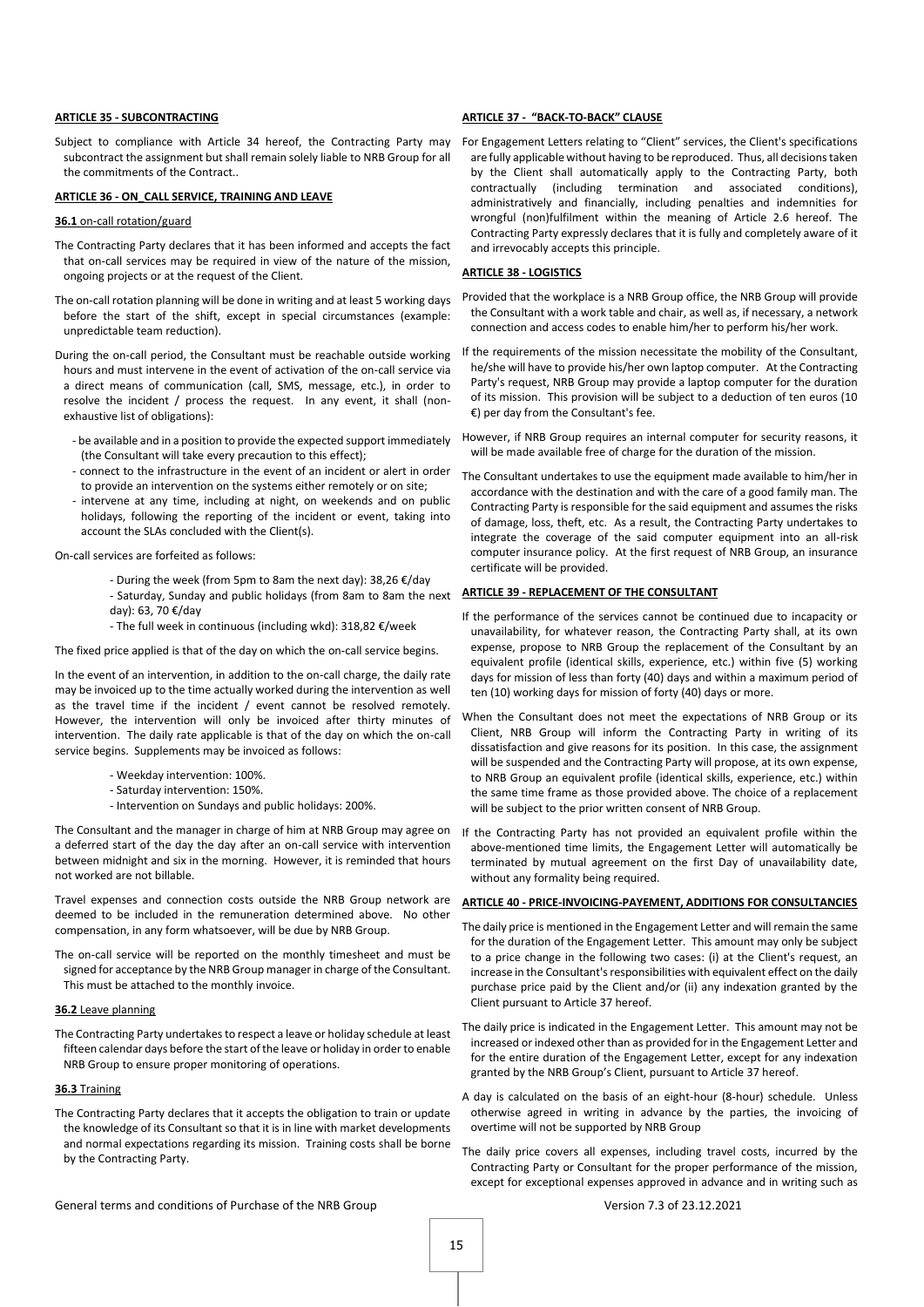documents.

- By documents required pursuant to Article 5.3, reference is made in particular to the "timesheet" (computer encoding of services at NRB Group and approval of the NRB Group's Manager) unless provisional and final acceptance is provided for. In this case, the minutes must be attached to the Contracting Party's invoice.
- Non-payment by the Client of NRB Group for reasons attributable to NRB Group or any of its Contractors shall not exempt NRB Group from paying for the Consultant's services. Any delay in payment may be increased to the maximum of the legal interest. No other additional costs or fees may be charged.
- Non-payment or partial payment by the Client for reasons attributable to the Contracting Party will exempt NRB Group, in the same proportions, from the obligation to pay its services. The Contracting Party shall be liable for any damage incurred by NRB Group as a result of this non-payment by the Client. In this case, the damages in respect of NRB Group will be fixed at the legal interest on the sums not received by NRB Group, without prejudice to its right to claim compensation for any higher actual damages. In any event, the compensation system referred to in Article 5.4 hereof shall apply.
- If the Client unilaterally terminates all or part of the performance of its Contract with NRB Group, NRB Group will pay the Contracting Party up to the price of the services delivered or received by the Client when this is provided for.
- Even after payment of the invoices, NRB Group will only accept the services provisionally or definitively once the Client has also accepted them provisionally or definitively. Payment of invoices to the Contracting Party can therefore never be considered as a provisional or definitive acceptance.

# **ARTICLE 41 - NON-COMPETITION**

- Throughout the period of validity of the Engagement Letter and two (2) years after its expiry, for any reason whatsoever, the Contracting Party expressly refrains from participating or being involved, directly or indirectly and in any capacity whatsoever (employee, director, manager, partner, administrator, shareholder, consultant, agent, financial contributor, etc.), in an offer of services to a client, former client of NRB Group, if this offer of services directly or indirectly concerns a NRB Group project for which the Contractor or one of its Subcontractors has performed a mission.
- In addition, the Contracting Party guarantees to obtain from any employee, agent, servant, Consultant, Subcontractor, director or shareholder with whom it is required to collaborate a non-competition undertaking in the same terms as defined above.
- In the event of a breach of this non-competition clause, the Contracting Party shall pay NRB Group an irreducible penalty of fifteen thousand euros (€15,000), without prejudice to NRB Group's right to claim additional compensation covering the damage actually suffered and covering at least the prohibition period.

#### **ARTICLE 42 - TERMINATION**

- notice or compensation, subject to mutual agreement.
- **42.2** In addition to termination by mutual agreement, each mission may be terminated at any time without cause by either party by notice by registered letter or by e-mail at least (i) one calendar month before the desired end date of the services when the agreed services were for a period of more than 40 days and (ii) 5 working days before the desired end date of the services when the agreed services were for a duration of 40 days or less. Termination with notice does not result in any compensation being charged.
- In the event of termination without notice by one of the Parties during the mission, the other Party may claim compensation from the Party responsible for the termination corresponding to 20 days of services.
- **42.3** In the event of a serious breach by one of the Parties of its contractual obligations, or in the event of the Consultant's incompetence, the affected Party shall have the right to terminate the Contract immediately without notice or compensation and confirm by registered letter or e-mail.
- travel abroad, which will be reimbursed on presentation of supporting 42.4 At the end of the mission or in the event of termination of the Engagement Letter, the Contracting Party and/or the Consultant shall be obliged to provide NRB Group by the last day of the mission at the latest with all information relevant to NRB Group's ongoing activities, such as: project lists, progress reports, studies and proposals in progress, contact lists, as well as any other printed or electronic documents in its possession.
	- **42.5** In addition, and in any event, the Contracting Party shall provide, at the end of the services, for the time normally required for the full transfer of the knowledge, work and other achievements carried out or acquired in the performance of the mission ordered. This transfer must also be made in the event of termination of the Engagement Letter. If it could not be carried out during the period ordered by NRB Group, it will be carried out at the Contracting Party's exclusive expense within a maximum period of ten (10) working days.
	- Failure to comply with this essential condition shall result in the Contracting Party being required to pay an amount equal to one day's performance by the defaulting Consultant. In this case, NRB Group reserves the right to consult another company.

#### **V SPECIFIC PROVISIONS APPLICABLE TO THE SUBCONTRACTING**

The general provisions of these General Terms and Conditions of Purchase and those of the own provisions relating to subcontracting are cumulative.

The Articles of the specific provisions to consultancy are applicable to time and material services subject to an obligation of result and Article 41 will also apply to all other cases of subcontracting. To do this, the "Contracting Party" must be understood as the "Subcontractor", the "Consultancy" as the "Subcontracting", "Engagement Letter" as the "Subcontract" and the "Contract" as the "Agreement".

# **ARTICLE 43 - THE AGREEMENT**

#### **43.1** Delegation of authority by NRB Group

Each Party shall designate in writing a project manager within its organisation, who shall be the contact point for the exchange of information, plans and documents throughout the duration of the subcontracted services. The latter's mission is to coordinate the efforts to be implemented in his company.

He will keep the progress reports of the outsourced mission, incident reports, change requests, end-of-phase reports, etc. completed, dated and signed.

The Parties may replace the project manager within their company for a just reason, subject to notification to the other Party.

## **ARTICLE 44 - RELATIONS BETWEEN THE PARTIES**

#### **44.1** General provisions

- NRB Group will have the status of "prime contractor" with regard to the Client and will therefore assume full responsibility for the execution of the Agreement with regard to the Client. The Subcontractor shall have the status of "Subcontractor" with respect to NRB Group and shall assume responsibility with respect to NRB Group for the execution of its share of the Project.
- 42.1 The mission may be terminated by mutual agreement at any time without As a prime contractor, NRB Group will therefore coordinate all contacts with the Client, from a contractual, administrative and financial point of view; the other Party will only communicate with the latter with the prior agreement of NRB Group. If for the purposes of the part of the project subcontracted, the Subcontractor has to communicate with the Client or in any other case if there is an emergency, he will inform NRB Group as soon as possible.

#### **44.2** Organisation-changes

**44.2.1** Each Party shall carry out its obligations at its own expense and under its own responsibility but in a perfect spirit of collaboration with the other Party or other stakeholders.

**44.2.2** During the execution of the Agreement, each Party shall provide the other with all information necessary for the proper performance of its tasks and the fulfilment of its commitments on a recurring or ad hoc basis at the request of NRB Group.

**44.2.3** NRB undertakes to ask the Subcontractor to attend each meeting with the Client which, to the knowledge of NRB at the time of such meeting, may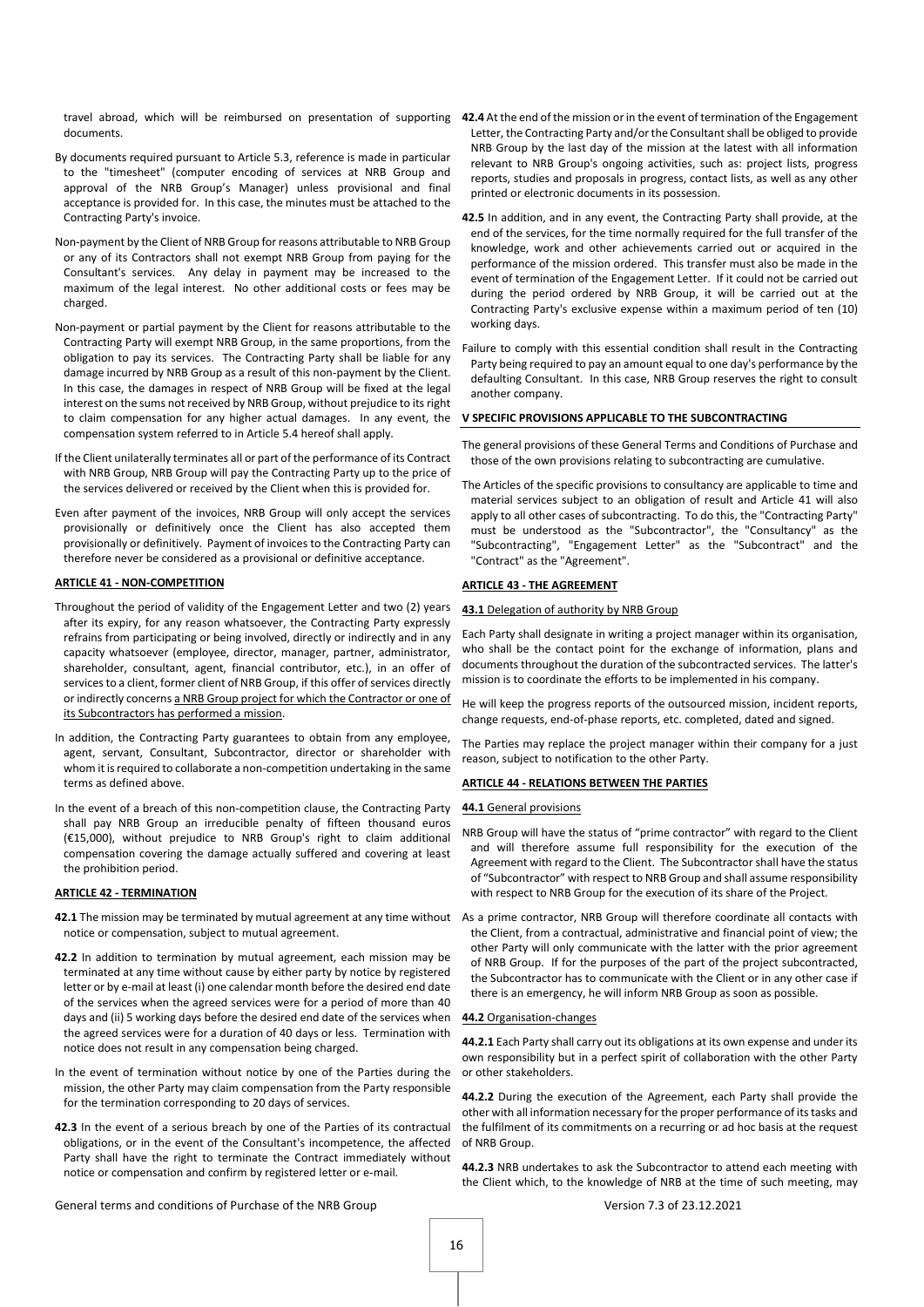have an impact on the obligations and responsibilities of the Subcontractor, provided that the project management plan so stipulates.

**44.2.4** The Subcontractor shall not act in a manner prejudicial to NRB Group and shall inform NRB Group throughout the Agreement of its actions.

**44.2.5** The NRB shall inform the Subcontractor of each change request made by the Client with regard to the content of the part of the project subcontracted to the Client. In any event, NRB will not modify the subcontracted part of the project without the prior agreement of the Subcontractor concerned.

# **44.3** "Back-to-back" clause

- The Client's specifications are fully and automatically applicable to the Subcontractor, whether they come from the contractual documents between NRB Group and the Client or from a decision taken by the Client during the Project. These specifications can be contractual, administrative, operational or financial. The selected Subcontractor expressly declares that it is fully and completely aware of and irrevocably accepts this principle.
- Accordingly, the Subcontractor acknowledges and accepts that the Subcontracting Agreement is fully back-to-back, compliant and subordinate to the Client Agreement. Without prejudice to what is provided for between the Parties to the Subcontracting Agreement, all the clauses of the Client Agreement shall apply mutatis mutandis to the Subcontractor Agreement and that no provision more favourable than those contained in the Client Agreement shall be made.

# **ARTICLE 45 - CONTINUITY**

- Compliance with contractual deadlines is an essential condition for subscribing to the Subcontracting Agreement. Its non-compliance is equivalent to a breach of trust that disrupts the basis of the Agreement.
- If necessary, an emergency plan may be defined by NRB Group and/or its Client with regard to service continuity, to which the Subcontractor undertakes to respond, at no additional cost.
- Regardless of the cause of termination of the Agreement, the Subcontractor shall perform all tasks requested by NRB Group in order to ensure continuity of service during the end of service period or transition to a new Subcontractor.

# **ARTICLE 46 - PENALTIES**

In addition to the penalties set out in Article 4, in the event that the Client applies fines and penalties for delay, these shall be borne by the responsible Party. In the event that the responsible Party cannot be identified, the fines and penalties applied by the Client shall be borne by each of the Parties whose

liability cannot be released, in proportion to the invoiced values involved in the delay (NRB Group's billable values refer to NRB Group's billing values to the Client; Subcontractor's billable values refer to the Subcontractor's billing values to NRB Group).

# **ARTICLE 47 - PRICE-INVOICING-PAYEMENT, SUBCONTRACTING SPECIFIC SUPPLEMENTS**

- The payment terms and conditions provided for in the Client Agreement will apply between NRB Group and the Subcontractor. In no event shall the terms and conditions of payment provided for in the Subcontract be more favourable than those provided for in the Client Agreement.
- Consequently, in the absence of any other provision in the Client Agreement or Subcontracting Agreement, the amounts due are payable thirty (30) days after the end of the month following the date of receipt of the invoice or written request for payment from the Subcontractor, indicating the amounts due and accompanied by any required documents. By required documents, reference shall be made in particular to the report of final acceptance, unless payment is granted in the Subcontract after provisional acceptance.

The other provisions of Articles 5 and 40 shall apply.

# **ARTICLE 48 - ADDITIONAL SERVICES AFTER THE WARRANTY PERIOD**

- In any event, after the warranty period, the Subcontractor undertakes, at the request of NRB Group, to :
- Implement new functionalities;
- Ensure the corrective maintenance of its supplies;
- Adapt the supplies to the evolution of the software and hardware platforms.

The terms and conditions of this request shall be agreed in due course.

# **ARTICLE 49 - PUBLICITY**

- Each Party may publicize its role in the project, whether by press release, public announcement, advertising or any other form of communication relating thereto, subject to any restrictions imposed by the Client.
- In this case, each Party shall grant appropriate credit and recognition to the participation of the other Parties in the Agreement, in a form acceptable to the other Parties.
- The Agreement itself is confidential. Nevertheless, the Subcontractor hereby authorises NRB Group to provide its Client, on first request, with a copy of the Agreements concluded between it and the Subcontractor, as well as those concluded between the Subcontractor and its own subcontractors.